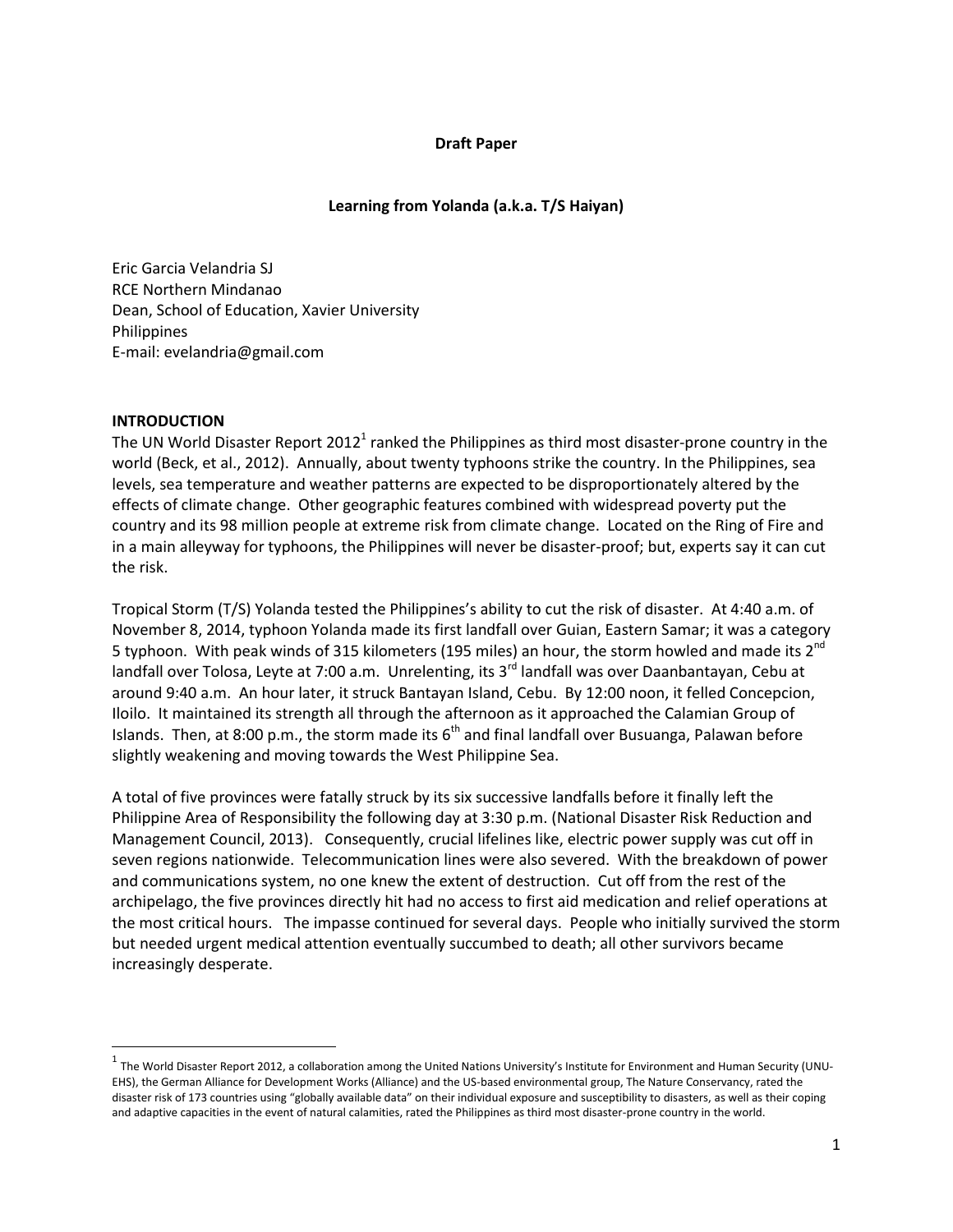Typhoon Yolanda was a very strong tropical storm and it dramatically revealed the Philippines's vulnerability to disaster. Disaster management experts described T/S Yolanda as a super typhoon with a class of its own. "Even the best-prepared nation would have a hard time bracing itself against the effects of such a storm," Kathryn Hawley, a disaster management expert from Asia Foundation told Rappler's Marites Vitug (Ranada, 2013). The magnitude of its destruction was immense. On December 13, the UNOCHA reported that significant humanitarian needs still remained despite signs of recovery in some areas. Over three million people continued to be displaced from their homes with nearly 102,000 living in evacuation centers(UNOCHA, 2013). Six weeks after the storm, the civil defense director announced that the number of casualties, placed by the government at 6,057 dead and 1,779 missing, was almost certain to rise (Frances-Presse, 2013). By then, authorities were reportedly still collecting bodies at an average of 8 to 10 additional cadavers daily. The director also expressed doubt that many of the missing would be found alive since so much time had elapsed since the killer typhoon flattened and flooded whole towns mainly in the central islands of Samar and Leyte, particularly, Tacloban City. Human life is priceless. And with thousands of human lives lost, rebuilding communities becomes even more daunting.<sup>2</sup> Plus, the financial cost of rehabilitation is staggering. President Aquino said the country would need 8.59 billion dollars for rehabilitation efforts alone for damage due to typhoon Yolanda (Dacanay, 2013).

### **RATIONALE**

With so many lives lost, countless persons scarred by psycho-emotional trauma, and the staggering cost of disaster response and rehabilitation, lessons ought to be drawn from typhoon Yolanda's wrath. What can be learned? How can hazard risks be mitigated and managed? This paper is an attempt to learn from the Yolanda disaster through a review of what happened before, during, and after the super storm struck the Philippines. Insights drawn from this reflection process hopefully can contribute to building a culture of preparedness against hazards and resilience from disasters. Specifically, it is hoped that recommendations can be offered to Xavier University so that it may, as an academic institution of higher learning, continue to help promote sustainable development in the Philippines through the reduction and management of risks associated with hazards.

#### **METHODOLOGY**

 $\overline{\phantom{a}}$ 

News clippings, interviews, researches and other archival materials were studied to make meaning of the impact of the typhoon. The Comprehensive Disaster Management Framework for comprehensive disaster risk management was principally used as basis for reflecting on the events that transpired. The basic components of the framework reviewed were mitigation and preparedness for pre-event; and, response and rehabilitation for the post-disaster phase.

Additionally, data from the Hyogo Framework Agreement was reviewed to determine the Philippines' progress in efforts towards disaster risk reduction and management. In 2005, the Philippines adopted the Hyogo Framework for Action (HFA) (United Nations International Strategy for Disaster Reduction,

<sup>&</sup>lt;sup>2</sup> Post-disaster recovery takes time and can be very costly. In December of both 2011 and 2012, two typhoons named Sendong and Pablo struck the Philippines's southern island of Mindanao. Each typhoon killed more than 1,000 people. Areas hit by these typhoons were still in the recovery phase when t/s Yolanda struck. Moreover, three weeks prior to typhoon Yolanda's landfall, on October 15, 2013, an intensity 7.2 earthquake shook the central Philippines, particularly Bohol and Cebu islands. It was the deadliest earthquake in the Philippines in 23 years. According to official reports by the National Risk Reduction Management Council (NDRRMC), 222 were reported dead, 8 were missing, and 976 people were injured as a result of the earthquake. More than 73,000 structures were damaged, of which more than 14,500 were totally destroyed including heritage buildings such as centuries old churches (Wikipedia, 2013).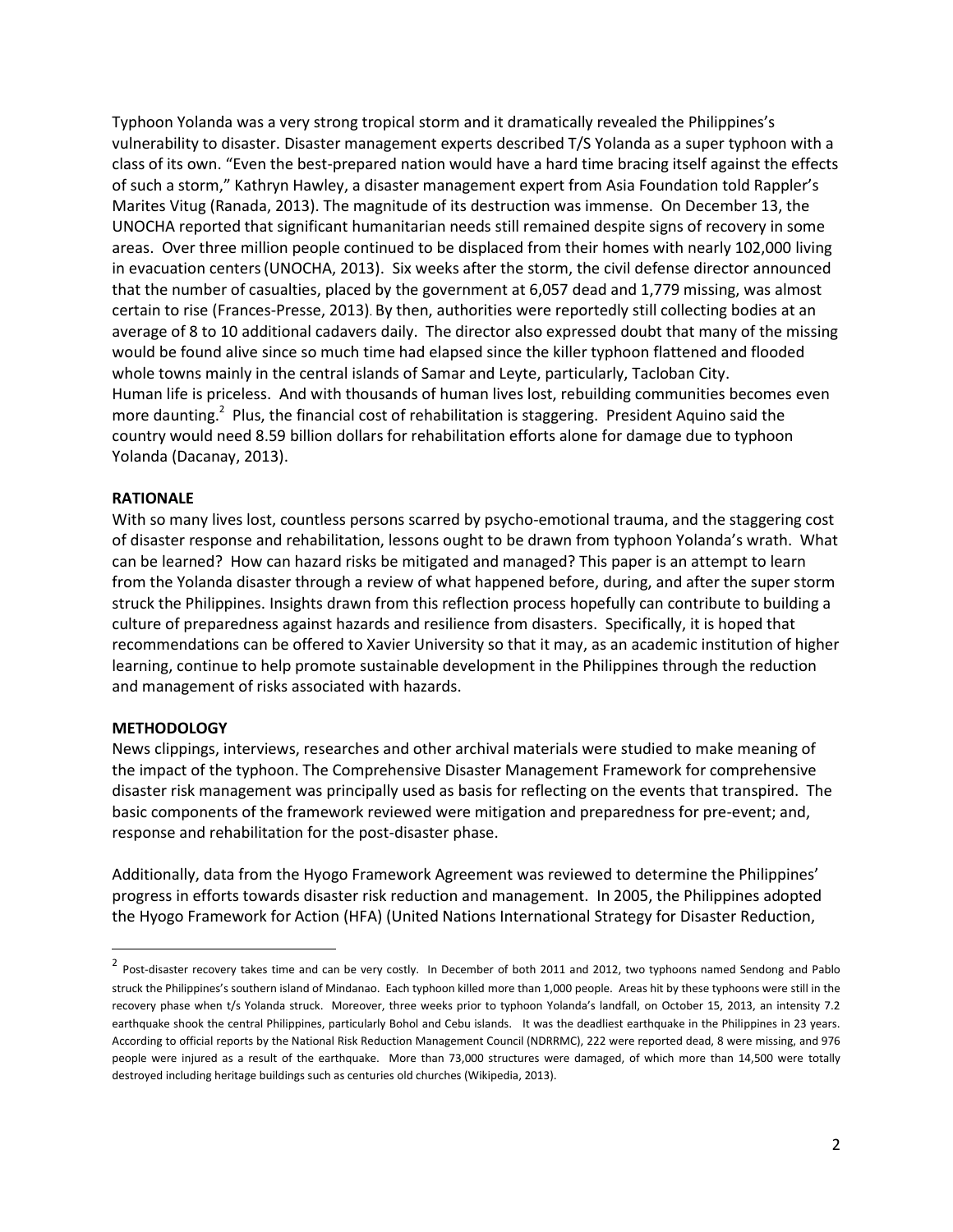2011). The Philippines evaluated itself as has having made significant progress in each of the HFA priority areas; the range of its self-ratings were from 3/5 (institutional commitment attained) to 4/5 (substantial achievement attained on the priority area). The Philippines's self-ratings on the HFA Monitor were validated in the aftermath of T/S Yolanda.

## **DISCUSSION**

In 2005, the Philippines adopted the Hyogo Framework for Action (HFA) to guide its efforts in the area of disaster risk reduction and management (DRRM). On March 27, 2011, the Philippines updated its national progress report on the implementation of the HFA. The Office of Civil Defense's National Disaster Risk Reduction and Management Council supplied self-ratings that signified substantial progress in reducing and managing hazard-related risks. These self-ratings were validated in the aftermath of T/S Yolanda's destruction.

### HFA Priority 1: Prioritizing DRRM

The first priority area of the HFA asserts the need to ensure that disaster risk reduction and management is both a national and local priority. The indicators of this priority include the following measures: establishment of policy and legal frameworks for DRR; allocation of adequate resources for implementing DRR plans; participation by the community itself and decentralization of authority; and the existence of a functioning national multi-sectoral platform for DRR. Using a scale of 1 to 5, with 1 representing minor progress and 5 for comprehensive achievement, the Philippines gave itself a selfrating of "4/5", indicative of "substantial achievement attained but with recognized limitations in capacities and resources".<sup>3</sup>

### *DRRM's Policy and Legal Frameworks*

The Philippines already has risk reduction laws that the United Nations calls among the best in the world—at least on paper. In 2009, the Climate Change Act (CCA) or, Republic Act 9729 was legislated. Then, in 2010, Republic Act (RA) 10121 created the National Disaster Risk Reduction and Management Council (NDRRMC). Section 22 of said law specified that disaster risk reduction, prevention and preparedness should be the primary mandate of the NDRRMC. The CCA complements and supports the Implementing Rules and Regulations of the DRRM Act. Given these legal frameworks, the responsibilities and authority for implementing DRR measures were decentralized to local governments. The establishment of the twin laws on DRR and CCA empowered local governments and their respective communities to enforce measures to prevent disasters. These laws affirmed the importance of predisaster activities to substantially reduce the devastating effects of typhoons and other calamities.

### *DRRM Resource Requirements*

 $\overline{\phantom{a}}$ 

In terms of financial budget, the DRRM Act allocated a specific budget for DRR. It stipulated that 70 percent of disaster spending shall be used on long-term steps pertinent to pre-disaster preparations. Only 30 percent shall be used for quick response and emergency aid. It was a radical shift from the previous practice that put emphasis on military-led relief operations after disasters hit (Harlan, 2013). The ISDR reported that the Philippines allocated five billion pesos (approximately \$111 million) for National Disaster Risk Reduction and Management Fund for 2009-2011. But, in 2011, the government retracted from its funding commitment.

 $^3$  Forty four percent of UN member states joined the Philippines in this self-rating. Australia, Bangladesh, Cook Islands, Indonesia, Malaysia, New Zealand, Pakistan, Samoa, Sri Lanka and Vietnam.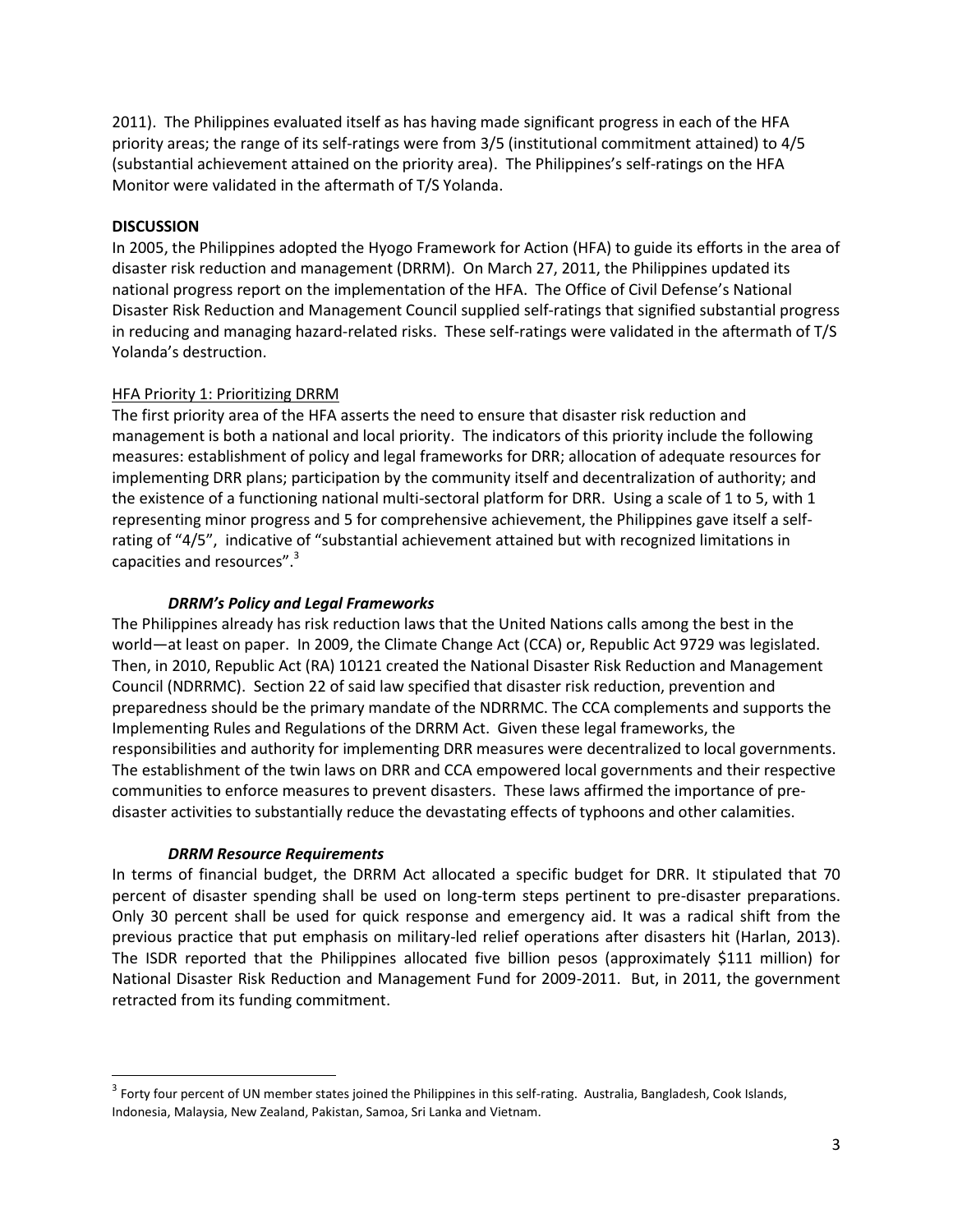On November 19, 2013, the online news portal of TV5 recalled that "President Aquino vetoed a provision in the 2011 budget that allocates money for disaster preparation under the 5 billion peso calamity fund." Aquino decided that the 5 billion peso calamity fund should be mainly used by the NDRRMC for "actual calamities" and not for the preparation of relocation sites/facilities, and training of personnel engaged in direct disaster. Sadly, the President's veto of the DRR budget impeded both disaster mitigation and preparedness initiatives; it rendered the country more vulnerable to hazards and had to spend more for relief and recovery operations in the aftermath of recent typhoons and calamities.

In 2012, the President reversed his attitude towards disaster preparedness. More funds were allotted for disaster risk reduction and mitigation than for relief and rescue operations. Malacañang allocated P7.5 Billion for calamity fund and P14.2 billion for disaster education and management. But, such commendable change in outlook did not seem to have positively impacted the mindset of local government officials. For example, Tacloban's local officials were reportedly unprepared for T/S Yolanda. Tacloban city councilor Cristina Gonzales-Romuladez's narration of how their family was trapped and almost died due to the storm surge in their beach-front property alluded to the unpreparedness of Tacloban's local executives (Paula Hancocks,Anna Corren,Andrew Stevens,Ivan Watson, CNN, 2013). Incidentally, the city councilor was the city mayor's wife. Such unpreparedness suggested that local executives lacked appreciation of hazards data and tools such as inundation maps which had already been provided them by risk assessment teams like the AusAid's Project READY (refer further to subsequent discussion on HFA 2 regarding risk assessment). Consequently, one also doubts the strength of the evacuation plan, if there was any at all, which the mayor had for his own family and for his constituencies. Ultimately, one wonders how much budget—in terms of money, time and capacity building—was set aside by the local government for pre-disaster planning and quick response measures.

On December 20, 2014, President Aquino signed into law the P2.265 trillion national budget for 2014 (Gutierrez, 2013). In the same report, Gutierrez quoted President Aquino: "We will not allow the mistakes of the past to be repeated…we will equip the government with the wherewithal to respond to any situation confronting our country." It was also reported that the approved annual budget included a P100-billion lump sum rehabilitation fund for calamity-hit areas. Of the 100 billion peso lump sum rehabilitation fund, P80 billion was allocated for the government's rehabilitation plans. The remaining 20 billion was to be divided among various local government units and agencies. Apart from the lump sum rehabilitation fund, it was reported that P16.9-billion quick response fund was to be distributed across different line agencies. Given the budget breakdown and the President's avowal to learn from "mistakes of the past," one wonders however, why no budget line item specifically for disaster risk reduction and management was clearly specified; preparedness against disaster does not appear to be a priority.

# *Community Participation in DRRM*

In terms of decentralization, civil society was found playing an increasingly active role in DRR. NGOs, Civil Society Organizations, private corporations and private individuals however, dealt largely with relief operations. A pattern of confusion and the absence of quick response during the first critical hours were experienced in the aftermath of three recent typhoons (Sendong, Pablo, and Yolanda) that hit communities like Cagayan de Oro, Iligan, Cateel, Tacloban, etc. The prolonged disorder or impasse after a hazard event suggested the lack of local government leadership and the absence of a functional Incident Command System (ICS) on the ground. Thankfully, civil society assumed leadership in organizing relief and recovery operations.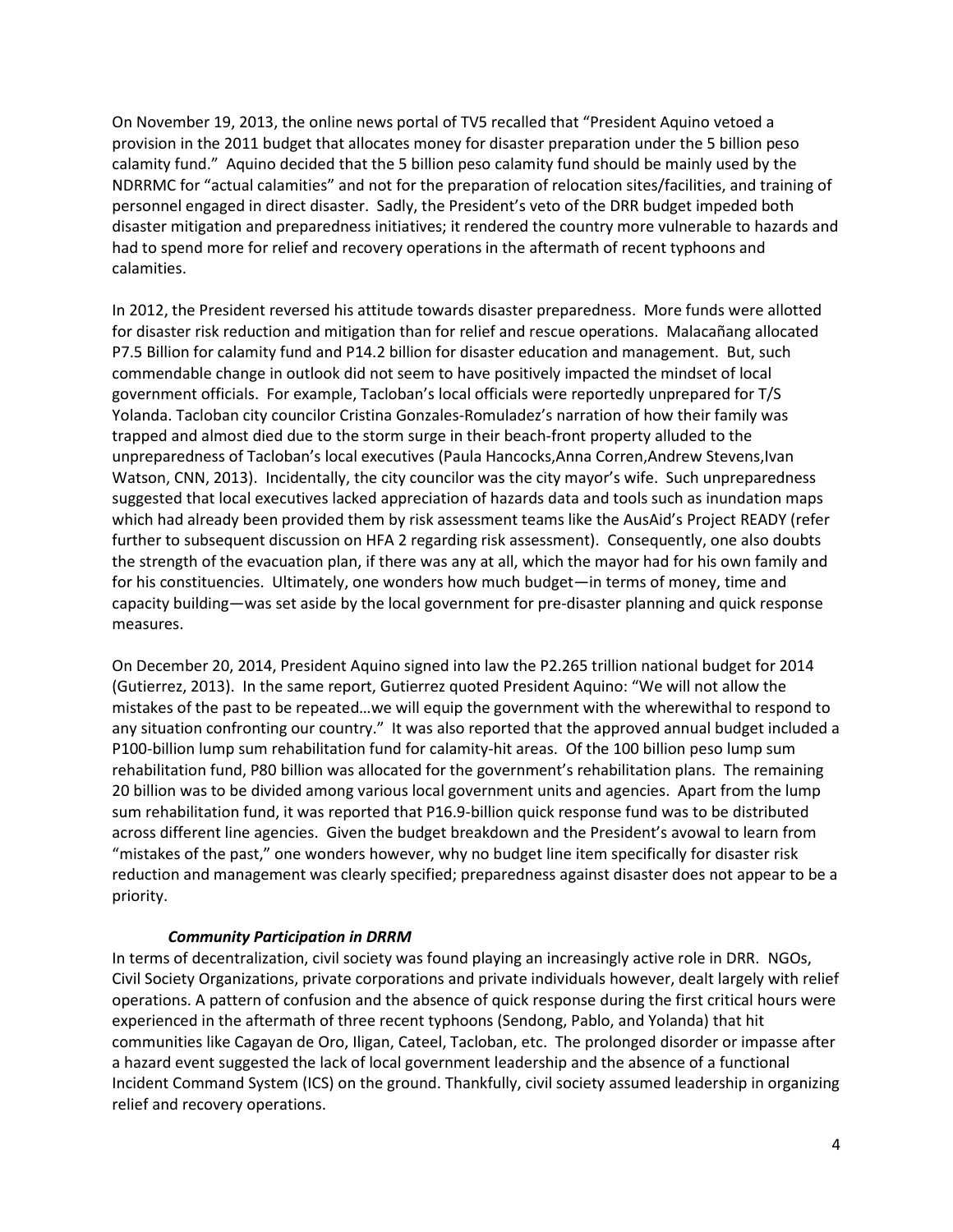Thought leaders Dean Tony La Vina and Kristoffer Berse were all praises for citizens' organizations in disaster response as well as in planning for reconstruction and rehabilitation (La Vina & Berse, 2013). Commended were various citizens' organizations such as Balay Mindanaw, the Ateneo de Manila DREAM Team and churches of all denominations and faiths. Ordinary Filipino citizens as well as citizens from all over the world responded with record amount of donations to support relief operations. Various local government units, foreign governments and international organizations like the UN Habitat, World Food Program, Plan International, Caritas "descended to the affected areas bringing needed expertise, equipment, and funds" (La Vina & Berse, 2013, p. 1).

### *Multi-sectoral Platforms for DRR*

Business firms, notably PLDT-SMART Foundation, UnionBank, May Bank, and even small corporations committed their corporate social responsibility cause to DRR particularly in the aftermath of T/S in Cagayan de Oro. The academe like the Department of Education, Xavier University, Ateneo de Manila University, etc. cooperated vigorously with other civic organizations for relief operations and rehabilitation efforts during the T/S Sendong disaster. These were signs that the establishment of functioning national (or at best, regional) multi-sectoral platforms for DRR were taking shape. The same was reportedly the case in the aftermath of T/S Yolanda. The Department of Science and Technology led Project Nationwide Operational Assessment of Hazards (NOAH) and the Australian Agency for International Development (AusAid) Project on Hazard Mapping and Assessment for Effective Community Based Disaster Management were examples of collaboration among sectors of society that prepared for hazards. But much more can be done in terms of institutionalizing DRR at national and local levels and in engaging both NGOs and civil society groups in crafting and implementing communitybased DRR plans and activities.

In sum, the Philippines's self-rating ("4/5" or, "substantial achievement attained but with recognized limitations in capacities and resources") was fairly representative of the progress it had made on DRR. Legislation allowed for the establishment of DRR as a national and local priority. Budget for DRR had significantly improved over the years despite the Chief Executive's tendency to vacillate about prioritizing disaster preparedness over response and relief. Community participation was found commendable albeit limited largely to response and relief operations. Multi-sectoral platforms were found evolving; this encouraged civil society's greater engagement in DRR beyond relief operations.

### HFA Priority 2: Risk Identification, Monitoring and Early Warning Systems

The second priority area of the HFA prioritizes the identification, assessment, and monitoring of disaster risks and the enhancement of early warning systems. Its indicators include the following: availability of national and local risk assessments; creation of systems to monitor, archive and disseminate data on hazards and vulnerabilities; establishment of early warning systems for all major hazards; and the careful consideration of regional cooperation and risk reduction. Again, the Philippines rated itself "4/5" in this area to indicate that it had attained substantial achievement albeit with "recognized limitations in capacities and resources."<sup>4</sup>

### *Risk Assessment*

 $\overline{\phantom{a}}$ 

The Philippines had taken up specific initiatives on risk assessment. The Australian Agency for International Development (AusAid) through the United Nations Development Program, funded project

<sup>&</sup>lt;sup>4</sup> Similarly, Australia, Bangladesh, China, India, Indonesia, Japan, Malaysia, New Zealand, PDR Lao and Sri Lanka gave themselves the same self-rating as the Philippines did.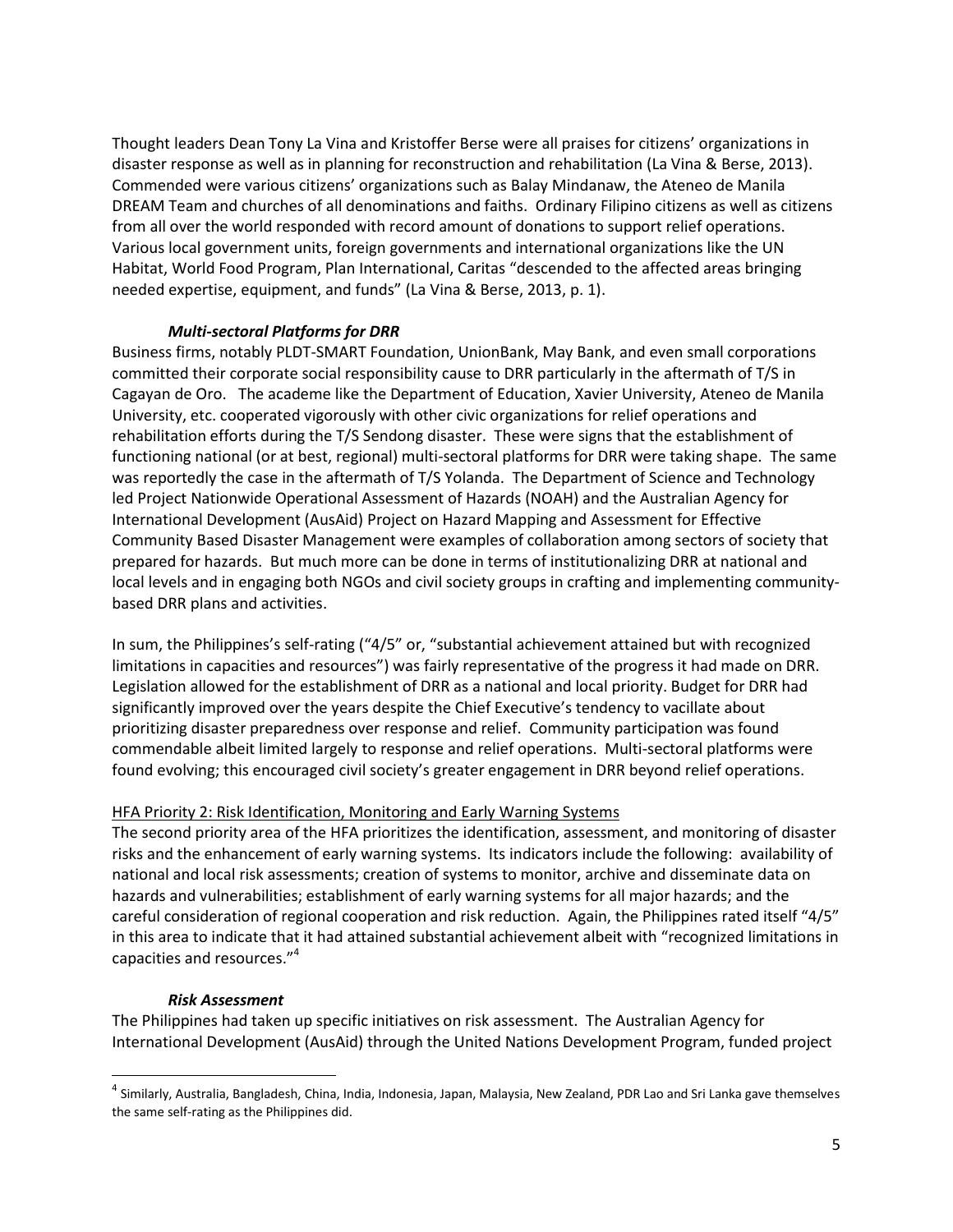"READY" (also known as "Hazard Mapping and Assessment for Effective Community Based Disaster Risk Management"). The project provided hazard identification and risk assessments on 27 high risk provinces of the country (United Nations International Strategy for Disaster Reduction, 2011). It was a three year collaboration of the Philippine Atmospheric, Geophysical, and Astronomical Services Administration (PAGASA), the Philippine Institute of Volcanology and Seismology (Philvolcs), National Mapping and Resource Information Authority (NAMRIA) and the Mines and Geoscience Bureau (MGB) that furnished local executives with inundation maps in 2011.

In its website, PHILVOLCS reported that project READY had three components: 1) Multi-hazard and risk assessment, 2) community-based disaster risk mitigation through development of community-based early warning system (CBEWS) and conduct of information, education and communication (IEC) campaigns and 3) mainstreaming disaster risk reduction into local development. Thus, storm surges, severe flooding, and inundation maps were supposedly not new concepts for local executives and residents of Leyte. Note that back in 2011, two years prior to T/S Yolanda's landfall, Project READY already warned local officials about the possibility of severe flooding in Leyte's coastal communities due to storm surges reaching as high as 12 meters (39.37 feet). If scientific data and recommendations provided by the study had been clearly understood and considered by the city's decision makers, then the risk of disaster brought about by T/S Yolanda could have been mitigated (Flores H. , 2013).

Another project to evaluate Tacloban's vulnerability to disaster was led by the World Wide Fund for Nature (WWF); it specifically studied the impacts of climate change on the city. From 2011 to 2013, WWF's project entitled "Business Risk Assessment and the Management of Climate Impacts" assessed Tacloban and 11 other Philippine cities (Cagayan de Oro included) for disaster (Ranada, 2013). The project gathered historical data of 20 years to forecast disaster scenarios in 30 to 50 years. The project provided Tacloban with a document to help local government leaders, city planners, and the business sector create strategies to ensure the city's survival and to strengthen its economy in the face of disaster.

The WWF project assessed Tacloban on three main variables: its climate or environmental exposure, social economic sensitivity, and adaptive capacity.<sup>5</sup> One day in September, 2013, the group of environmentalists and residents of Tacloban conducted a scenario building exercise (Ranada, 2013). Environmental exposure, climate, temperature and rainfall were considered. It was foreseen that a super typhoon would wreak havoc in Tacloban in the year 2020. The group never expected the storm to come seven years early; T/S Yolanda came way before the stakeholders could prepare all the solutions to reduce the risk of disaster. But it certainly cannot be claimed that Tacloban leaders and residents were never warned beforehand about their vulnerability to hazards like storms and storm surge.

### *Hazards Information and Early Warning Systems*

The Philippine Atmospheric, Geophysical and Astronomical Services Administration (PAG-ASA) made significant progress in putting up a system to monitor and disseminate data on key hazards and vulnerabilities. But T/S Yolanda disaster suggested that people, particularly local leaders and those in rural areas, have yet to be properly educated about hazards, risks and vulnerabilities. Information dissemination, its clarification, and call to swift action especially at the local levels, could be done better.

 5 Social economic sensitivity looks at demographics, tourism, export, water, energy, land values, agriculture and fisheries. Adaptive capacity is measured by crime solution efficiency, local government performance, family savings and city savings.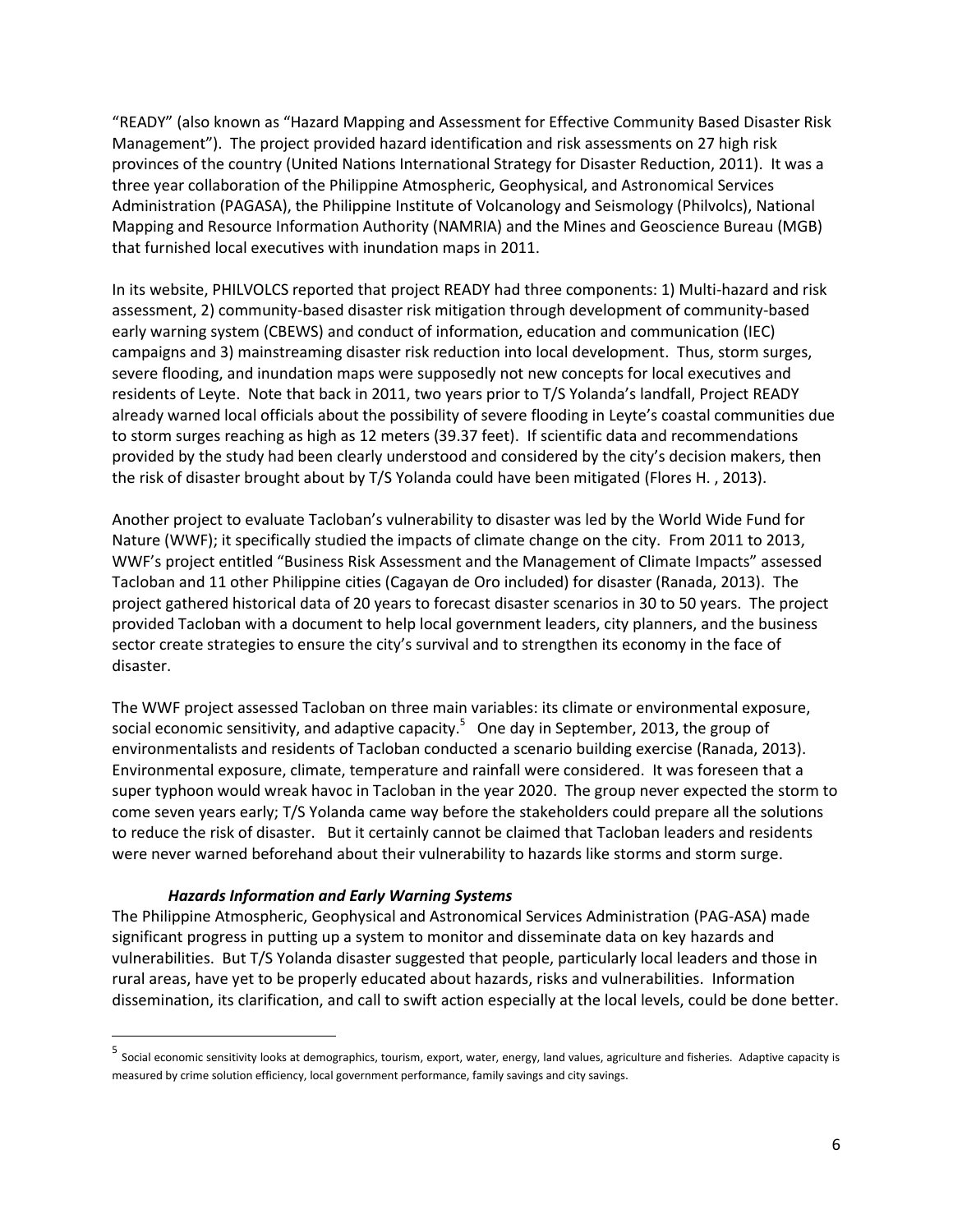The guidance, education, and stronger participation of local communities (given their distinctive local knowledge) in designing the early warning systems still need to be addressed. The experience that was T/S Yolanda exposed the need to ascertain warning messages for clarity, understandability, and timeliness.

Two days before typhoon Yolanda made landfall, officials rolled through Tacloban city with bullhorns, urging residents to get to higher ground or seek refuge in evacuation centers. Warnings were also broadcast on state television (Pitman, 2013). A day before T/S Yolanda made landfall, President Aquino appeared on national television to appeal for everyone's cooperation and coordination with disaster risk reduction and management authorities; residents of Ormoc, Ginayangan Ragay Gulf in Albay and Lamon Bay in Atimonan were warned about storm surges that may reach up to five to six meters high. Everyone was advised to monitor the websites of the PAGASA. The President also assured the public about the government's readiness to face super typhoon Yolanda (Sabillo, 2013).

The early warning systems were given once the storm path had been ascertained. In that sense, early warnings were quite timely. The use of broadcast media and bullhorns were commendable. But the implications of the warning messages were not fully understood. Residents of Tacloban prepared for the storm's wind and rain by stocking on food and by staying indoors; but they had no idea what a storm surge meant and they had no preparation against it. The following accounts attest to this.

Linda Maie, stayed in her one-bedroom house more than half a kilometer inland: she had heard the warnings but said her Tacloban neighborhood "has never even flooded in my 61 years." Her family stocked up on canned food, water and candles and covered their TV, laptops and appliances in plastic bags. But when (they) awoke at 5 a.m., Friday to howling winds and heavy rain, it was clear that Haiyan was not a typical storm" (Pitman, 2013).

"Everybody knew a big storm was coming," said Mark Burke, an American native of Washington State who lives in Tacloban with his three small children. "But I had no idea it was going to be this hell…nobody imagined what was about to happen" Burke and his kids hid in a bedroom until a wall of mud came through the doors. The master bed was floating. "Then we all got on the piano, and it started floating through the hallway," he said, "the water kept rising, and we eventually climbed up into the attic and stayed there for a day and a half" (Pitman, 2013).

Television, internet, social media, radio, print, and bullhorns were the most common media used for early warning preparedness against Yolanda's hazard. But, were at-risk communities made aware of the severity of the hazard? How were these vulnerable groups empowered to act in a timely manner? One wonders what efforts were made to reach communities with limited infrastructure and communications systems. How did local officials deal with the disruption of services like electric power and telecommunications in providing early warning to communities-at-risk?

### *Regional Cooperation*

The sharing of satellite images and data from international weather stations (e.g. Joint Typhoon Warning Center; Japan Meteorological Agency, etc.) indicated the presence of regional or international cooperation. The Philippines' Department of Science and Technology (DOST) Project Nationwide Operational Assessment of Hazards (NOAH) provided a good portal serving such information exchange. The sharing of information proved very helpful also in advocating for human solidarity in the aftermath of T/S Yolanda when the overwhelming support and cooperation of the international community was most palpable. The prediction, information management and sharing in disaster management ought to be continually fostered.

In sum, the Philippines's self-evaluation ("4/5" or, "substantial achievement attained but with recognized limitations in capacities and resources") did not appear reflective of its progress on HFA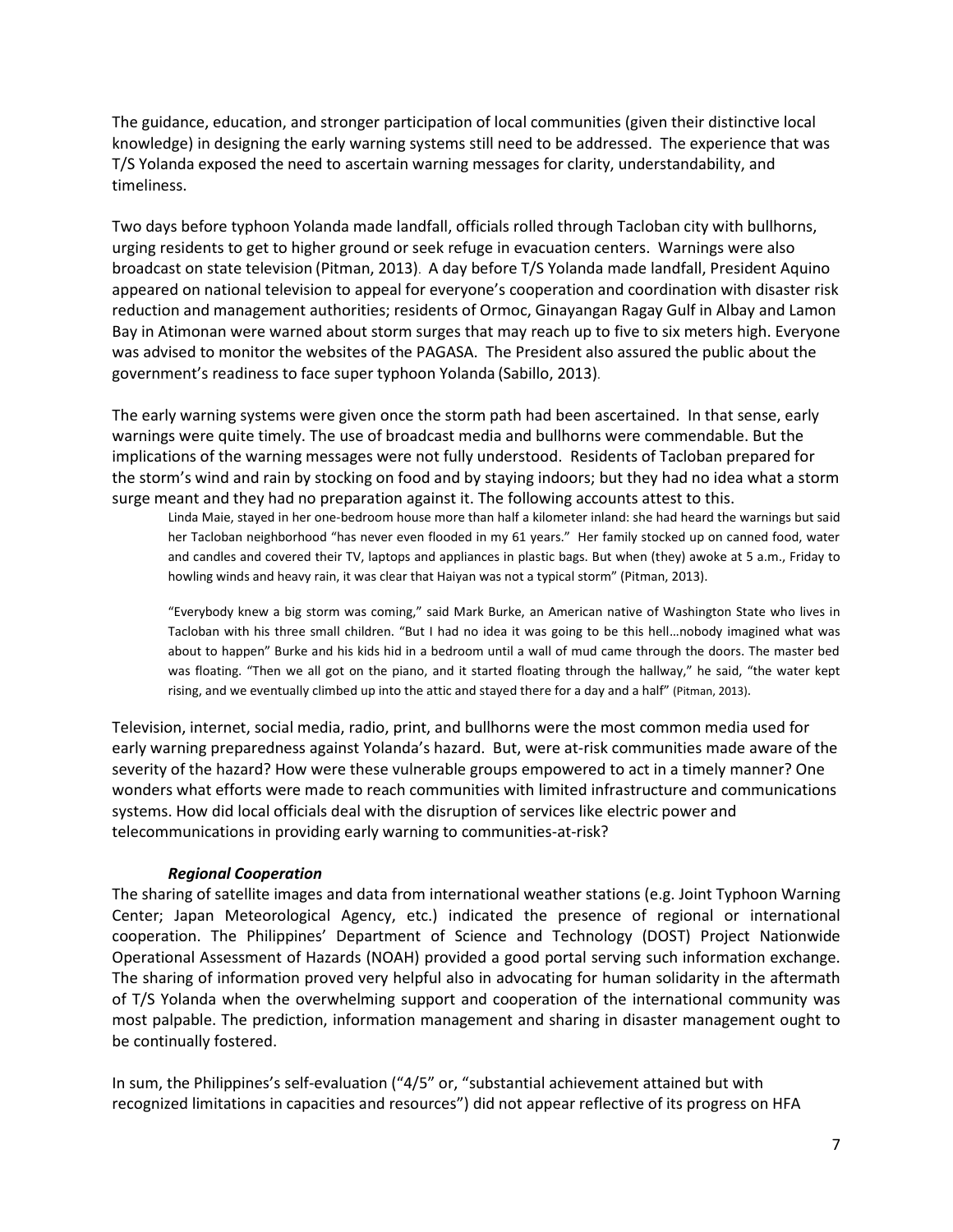Priority 2. Risks assessments were milestones in addressing hazards and evaluating existing levels of exposure. Project READY had intangible benefits in terms of increased awareness and preparedness of vulnerable communities. Unfortunately, data provided through hazards mapping were not put into good use by local executives particularly in terms of local government policy formulation. Evidently, Tacloban's local government leaders did not plan carefully for disaster risk management using available scientific data. For one, numerous people failed to understand, and take appropriate action on, the early warning messages issued.

### HFA Priority 3: Building a Culture of Safety and Resilience

The HFA's third priority area concerns the development of disaster information management systems, research, innovation, and education to build a culture of safety and resilience at all levels. Indicators include availability and accessibility of relevant information on disasters to all stakeholders; the inclusion of DRR and recovery concepts and practices in school curricula, education materials and relevant trainings. Other indicators pertain to the development and use of research methods and tools for multirisk assessments and cost-benefit analysis; and country-wide public awareness strategy to stimulate a culture of disaster resilience. In this priority area, the Philippines rated itself "3/5" which signified the attainment of "institutional commitment but, achievements are neither comprehensive nor substantial."<sup>6</sup>

# *Availability and Accessibility of Information*

Quick access to information about hazards, risks, and disasters remains to be a huge challenge in the Philippines. PAG-ASA has a website or portal that collates and disseminates information on hazards. The NDRMC, DSWD, Manila Observatory, Rappler.com, etc. are examples of other portals that provide relevant updates on vulnerabilities to hazards and disasters. Updated information on weather forecast and bulletins are also available through social network sites such as Twitter. However, bringing the information to communities-at-risk with no internet connectivity, especially those in rural areas, is a serious concern. Limited internet connectivity and the likely chance of electric power failure during a calamity ought to be considered too. T/S Yolanda taught us that the availability, accessibility, and understandability of information to all stakeholders remain to be issues of concern.

### *Research Methods and Tools*

Research and raising public awareness to stimulate a culture of disaster resilience are significant means to positively transform public consciousness and build a culture of preparedness and resilience. Government agencies like PAGASA, DOST, and Philvolcs can coordinate with private universities to either promote research on disaster risk reduction or to help communicate research findings to stakeholders. There was no data to ascertain if higher education institutions in Tacloban had done DRRM-related research prior to T/S Yolanda. How were universities and colleges in Tacloban involved in the conduct of either Project READY or WWF's "Business Risk Assessment and Management of Climate Impacts? Government-led researches and its methods and tools on community hazard, multi-risk assessment, vulnerability and capacity could have been better coordinated with civil society organizations so that more communities could have been helped.

# *School Curricula*

The Department of Education has a project on "Prioritizing the Mainstreaming of Disaster Risk Reduction Management in the School System and Implementation of Projects" as mandated by Department Order

 6 Thirteen other countries in the Asia Pacific region—Bangladesh, Bhutan, Cook Islands, Fiji, Indonesia, Maldives, Nepal, Pakistan, PDR Lao, Samoa, Solomon Islands, and Vietnam—share the same self-perception as the Philippines.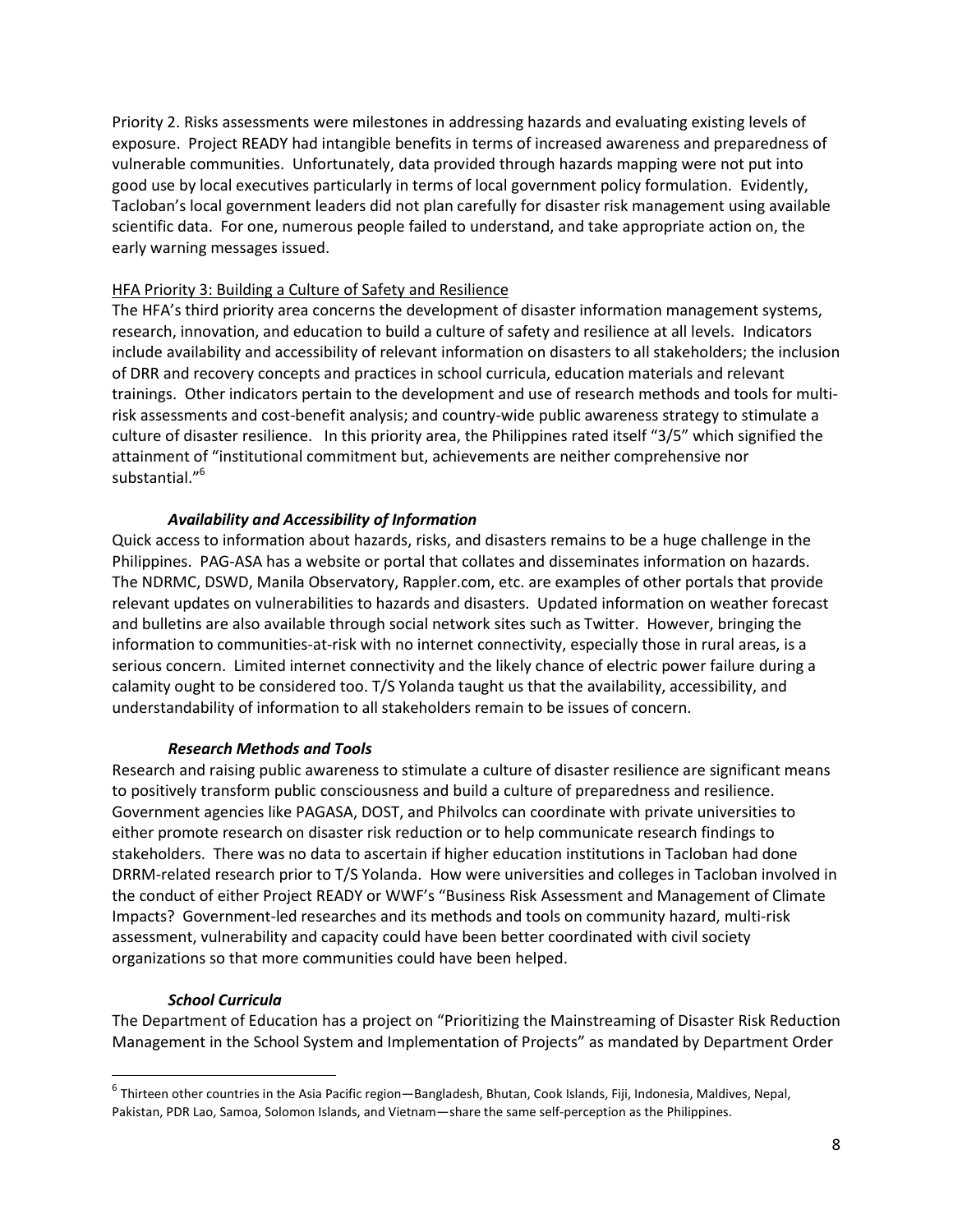No. 55, series of 2007. The curricula of public elementary and secondary schools supposedly incorporate DRR. Were mock evacuation drills systematically conducted in schools? Were school teachers and students part of efforts to mainstream DRR? One wonders whether these practices were actually observed in Tacloban prior to T/S Yolanda. The absence of a sense of urgency among residents shortly before the super storm made landfall, the community's ignorance about storm surge, and the ensuing chaos and confusion after the storm had passed all indicated a limitation in implementing the desired school curriculum. Was DRRM simply a planned, but not implemented, curriculum of schools?

## *Trainings*

This phase refers to efforts for capacity building of local officials, deputized coordinators, auxiliaries, and volunteers. The conduct of trainings on DRR appeared to be uneven nationwide. No accounts were read about disaster risk management training in Tacloban. But the names of two persons kept appearing when searching for initiatives in education and training on community based disaster risk management. One was Albay Governor Joey Salceda. (His account is presented in the section on HFA 5, Disaster Preparedness.) The other was Camotes Island Former Mayor Al Arquillano who, for years systematically trained local leaders and residents on disaster preparedness through mock drills and other evacuation exercises.

Before T/S Yolanda made landfall, Arquillano promptly evacuated 1,000 families to prevent a catastrophe for the residents of Tulang Diyot, San Francisco, in Camotes, an island east of Cebu Province and west of Leyte. The United Nations Office for Disaster Risk Reduction (UN International Strategy for Disaster Reduction) recognized San Francisco, Camotes Island as role model of prompt evacuation. "Years of work to strengthen community preparedness and reduce disaster risk saved the entire population" according to the local leader. "Because we've done so much work on disaster risk everyone fully understood the need to move to safety," Arquillano added (Umbao, 2013)**.** 

### *Advocacy*

Advocacy pertains to the raising of people's consciousness through mass media, information dissemination and conduct of disaster management forum. Programmed and ongoing efforts, instead of sporadic initiatives, are crucial in raising awareness to effect change in people's attitudes towards hazards and risks. For example, the regular observance of disaster consciousness month can influence change in people's sense of preparedness for hazards.

A day before T/S Yolanda's landfall, the President appeared on national television to appeal for everyone's cooperation with disaster risk reduction and management authorities. The President's appeal was followed through by text blast sent by the Philippine Information Agency; information was instantly sent to local officials down to the barangay level and key officials of various government offices. (Gazmin tells Eastern Visayas LGUs, response agencies to do 'final check' on preparations for 'Yolanda' , 2013). But these two examples were emergency information dissemination activities and not advocacy initiatives. The researcher has yet to find information about the government's implemented advocacy program—those that are pre-emptive and ongoing in nature—pertinent to disaster preparedness.

In sum, the Philippines's self-rating ("3/5" or, "institutional commitment attained, but achievements are neither comprehensive nor substantial") appeared to be a fair estimate of its progress on HFA Priority 3. Availability and accessibility of information remained to be challenges particularly in remote areas nonetheless, remarkable progress had been made in the identification, tracking, and sharing of information about hazards. Mandating the integration of DRR in school curriculum was a milestone but a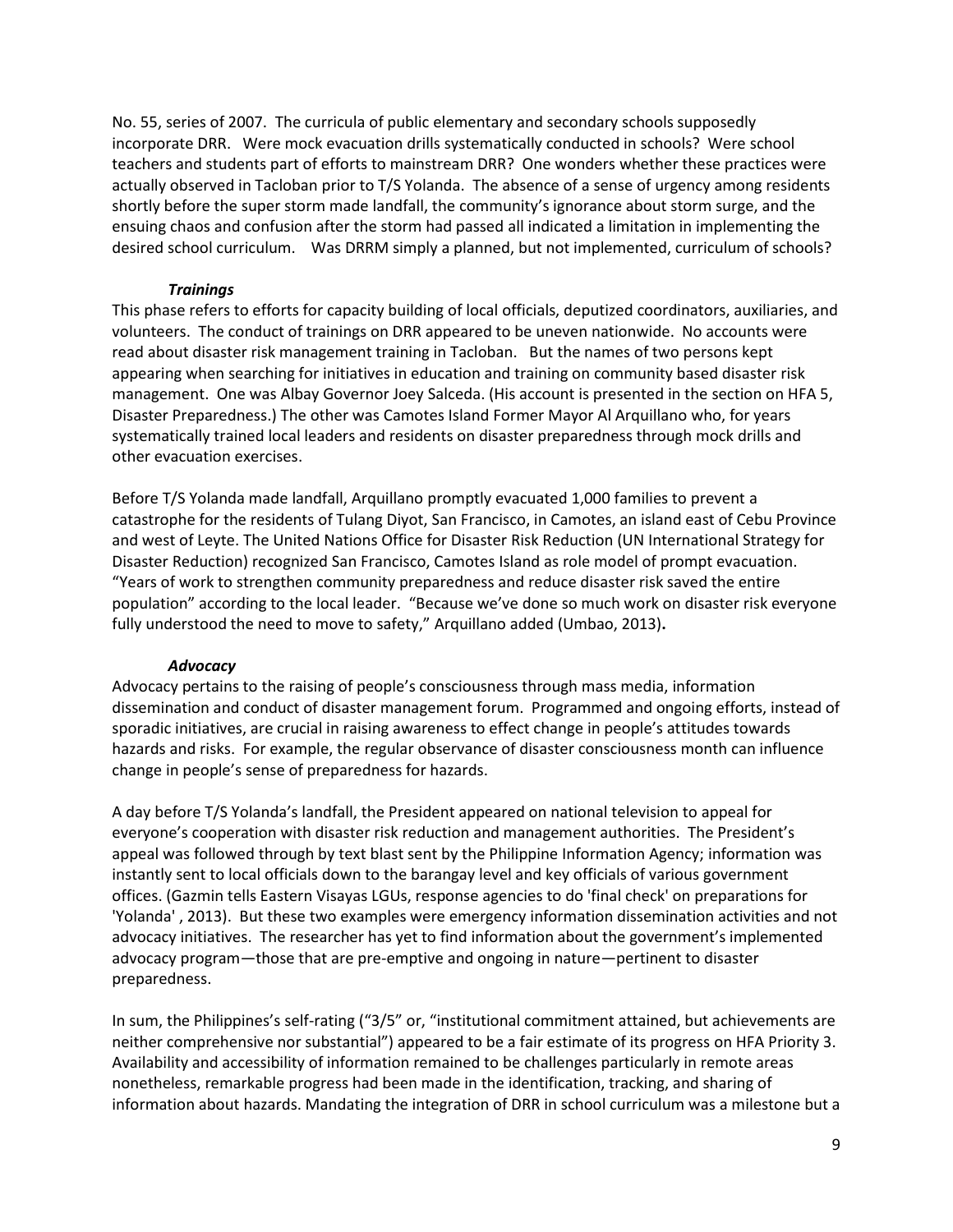gap appeared to exist between planned and implemented curriculum. Trainings on DRR appeared to be isolated rather than common practice nationwide. Advocacy schemes to raise country wide public awareness on DRR was a practice not commonly heard of.

### HFA Priority 4: Reducing Risk Factors

The fourth priority area of the HFA aims for the reduction of underlying risk factors. Linking climate change policy and DRR are initiatives under this area. Poverty and social development concerns, rapid urbanization, weak enforcement mechanisms, and constraints in capacities and resources are pressing issues of this priority area. The integration of DRR in environment related policies and plans, land use, natural resource management, and adaptation to climate change is an indicator. Another indicator pertains to the reduction of vulnerability of populations most at risk through the implementation of social development policies and plans. Likewise, the implementation of economic policies and plans to reduce the vulnerability of economic activities is an indicator. The following are its other indicators: incorporation of DRR elements, including the enforcement of building codes, in the planning and management of human settlements; inclusion of DRR measures in the post-disaster recovery and rehabilitation processes; establishment of procedures to assess disaster risks of major development projects, especially infrastructure. The Philippines had a self-rating of "3/5" indicating that "institutional commitment (has been) attained, but achievements are neither comprehensive nor substantial."<sup>7</sup>

# *Integration of DRR in Environment Policies and Plans*

The HFA's fourth priority area establishes DRR as an integral objective of environment related policies and plans, including land use, natural resources management and adaptation to climate change. The passage of both RA 10121 (DRRM Act) and the Climate Change Act (RA 9729) into law signified progress at combating the challenges of climate change as well as environment protection. Hazard risk assessments like Project READY and the WWF project, "Business Risk Assessment and the Management of Climate Impacts" provided essential data for contingency planning to reduce risks and mitigate disaster. But in the aftermath of T/S Yolanda, one doubts that Tacloban's local executives made contingency plans at all. Moreover, the local government's enforcement of regulations on land use, issuance of environment clearance certificate, adherence to building codes, etc. appeared doubtful.

# *Social Development Policies*

The implementation of social development policies and plans to reduce the vulnerability of populations most at risk is another area of concern. One wonders how concepts like population size, densities, and poverty had been considered Tacloban's development plan. Furthermore, this researcher has yet to encounter data or news materials indicating that mechanisms such as insurance coverage for life, livelihoods and property (agriculture and livestock) are part of disaster risk reduction efforts in Tacloban (or any Philippine locale).

# *Economic Productivity*

 $\overline{\phantom{a}}$ 

The formulation of productivity policies and plans to reduce the vulnerability of economic activities is another concern. Examples are initiatives like crop diversification for agriculture and drought proofing for fisheries. Contingency planning for critical infrastructure and essential services such as water, electricity, transport and financial services are other examples to consider. No news articles about planning for all this were found pertinent to Tacloban.

<sup>&</sup>lt;sup>7</sup> It is joined by 11 other countries, namely, Bangladesh, Bhutan, Cook Islands, Fiji, India, Maldives, Pakistan, PDR Lao, Sri Lanka, Thailand, and Vietnam in this self-rating category.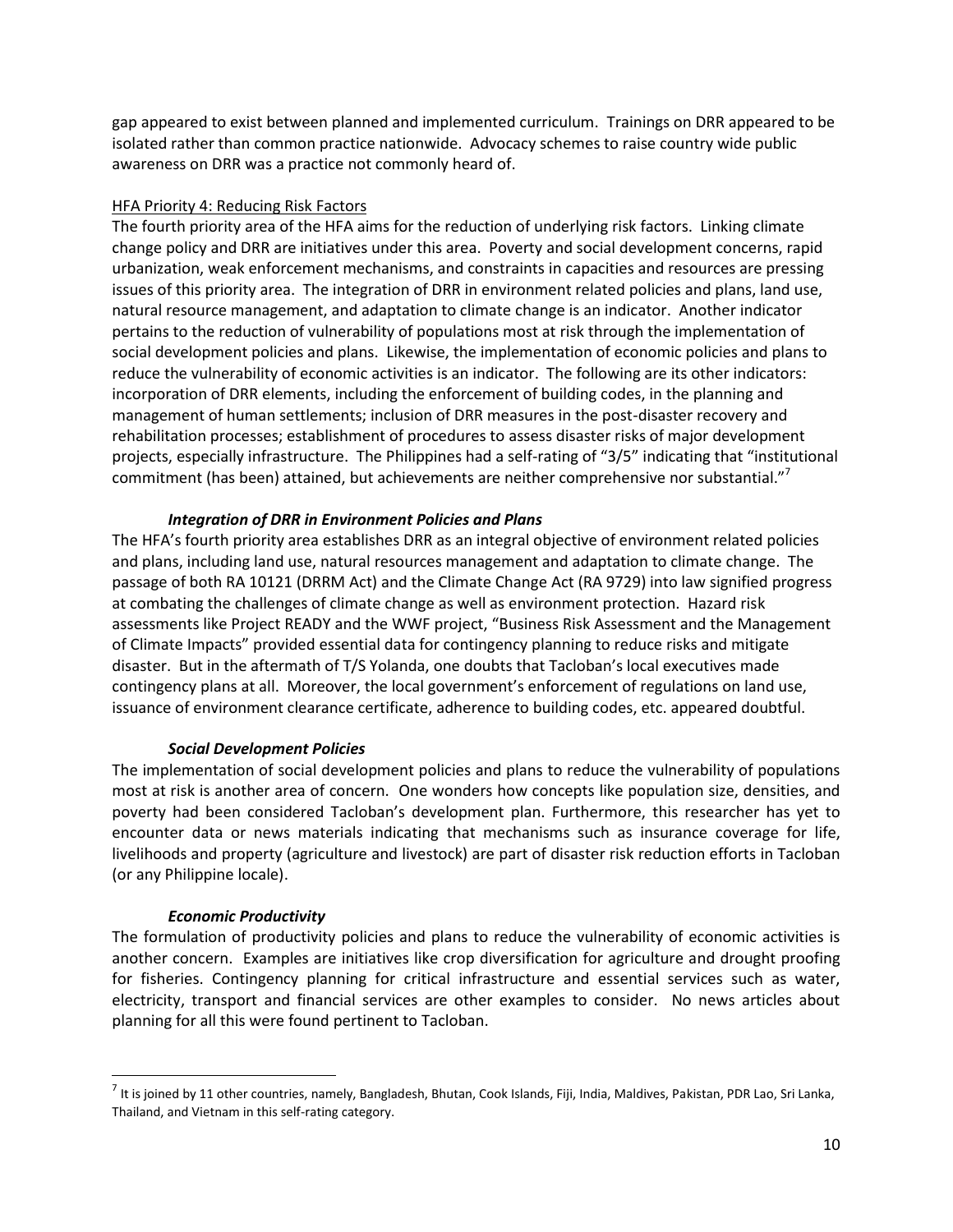### *Planning Human Settlements and Building Codes*

DRR elements, including the enforcement of building codes need to be integrated in the planning and management of human settlements. How did urban planning (or the lack of it) affect Tacloban's vulnerability to disaster? Many important buildings in Tacloban were built right by the sea. The city hall, elementary schools, colleges and hospitals could have been used as evacuation centers. But because they were built close to the shore, they were among the structures first inundated by the storm surge (Ranada, 2013). A quick review of four aspects—location, land subsidence, population and local governance—suggests that the manner by which zoning and land use were enforced in Tacloban city increased its risk to disaster.

Location: Geo-hazard maps of Tacloban already showed how exposed the city was to danger. Tacloban is bound on the east and south by water leading to Leyte Gulf and the Pacific Ocean. In the north and west, it is bound by mountains. Thus, the city was trapped. In the face of the 15-foot high storm surge that submerged its coastal communities, Taclobanons could not evacuate further than the mountains (Ranada, 2013). The same wall blocking their path was a danger spot in itself. Mountains often mean landslides, especially when the winds and rain were as strong as Yolanda's.

Land subsidence: Further making Tacloban vulnerable to flooding caused by storm surge is the fact that much of it is below sea level. In many places, there were also cases of land subsidence in which "sea water enters the soil, slowly eating away the coastal areas," said Monci Hinay who led the Tacloban assessment team (Ranada, 2013). Land subsidence also happens when humans draw water from the soil for drinking, bathing, and other uses. The extraction of water creates spaces between soil particles. When the roof over these spaces cannot support all the intact soil above it, it collapses thereby lowering the level of soil on the surface. Subsidence lowers the land surface a couple of centimeters every year. The lower the land goes, the more likely it will be inundated when sea levels or flooding occurs. Eventually, the land will become so low that flooding will happen even during high tide.

# *Population and urbanization*

During the 2007 population census, Tacloban City had an actual total population count of 217,199. With an average annual population growth rate of 2.73 percent, it was projected that for the year 2008, Tacloban' City's population would be 223,130 and based on this projected population, Tacloban City had a population density of 1,106 persons per square kilometer or 11 persons per hectare (City Population Office, 2013).

A bigger population often equates to more urbanization as more people require more housing, livelihood opportunities, infrastructure and facilities. But it also means more risk. It causes "concentrated risk" (Ranada, 2013). The more people will go to an area, the denser an area is, the more vulnerable to the effects of typhoons. For example, informal settlers crowd near places of livelihood downtown in order to save on transportation costs. High population may also mean the pace of urbanization was harder to manage and control. Consequently, downtown Tacloban had a haphazard disaster-prone urban lay-out.

### *Local governance*

Much of the responsibility for lowering disaster risk falls to local governments. Local officials in the Philippines not only decide how to spend the money but also oversee building codes and land use planning. Unfortunately, communities had been allowed to establish settlements on high risk areas or no-build zones. These were difficult lessons learned in the aftermath of T/S Sendong (Washi) that struck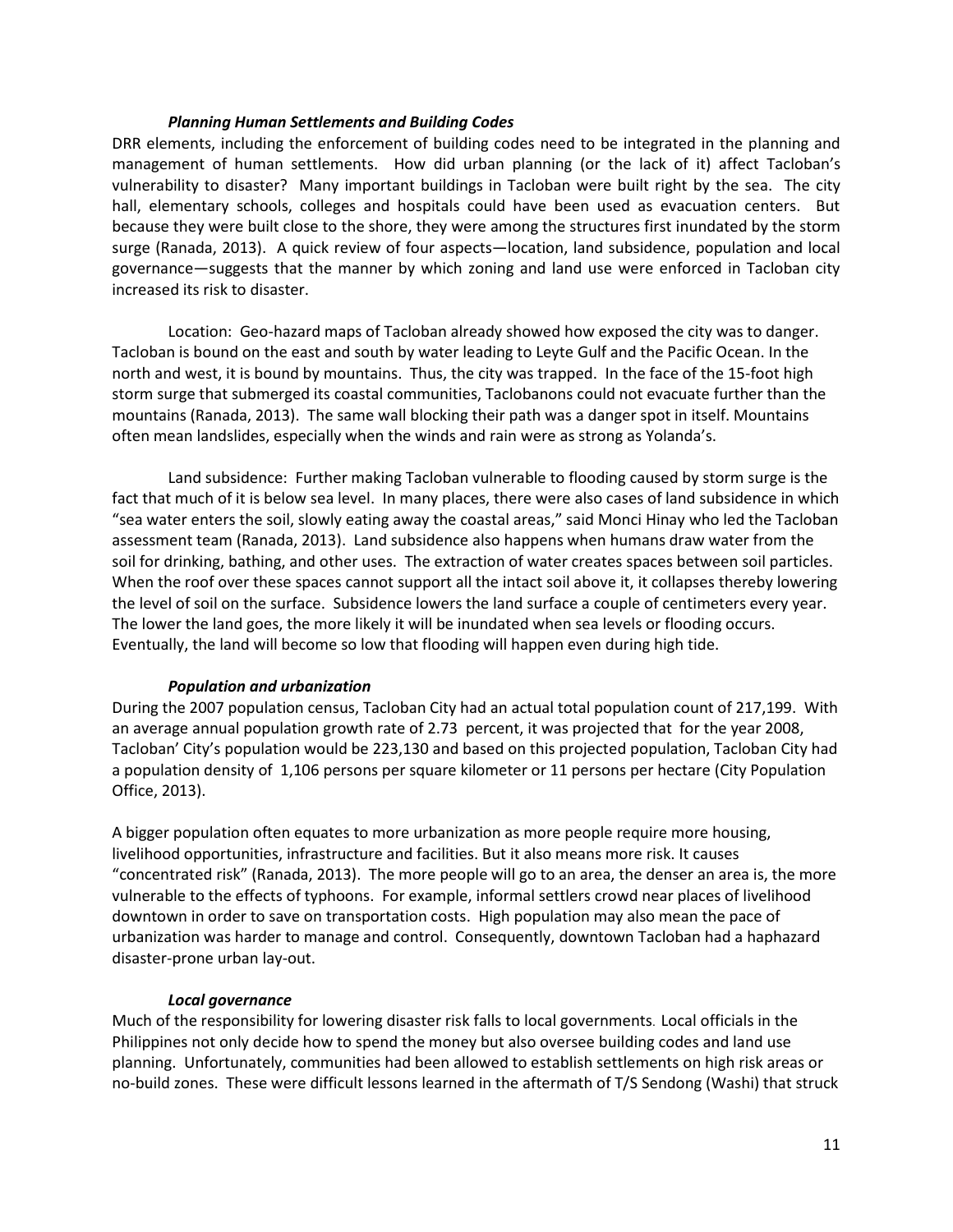Cagayan de Oro and Iligan cities in Mindanao. It appeared that to some extent, Tacloban's local government allowed a similar pattern of "concentrated risk" on supposedly no-build zones.<sup>8</sup>

In sum, the Philippines's self-evaluation (3/5 or, "institutional commitment attained, but achievement are neither comprehensive nor substantial") appeared to be fairly reflective of its progress pertinent to HFA Priority 4. The passage of both RA 10121 (DRRM Act) and the Climate Change Act (RA 9729) into law indicated significant progress at combating the challenges of climate change as well as environment protection. But social development policies and economic productive policies and plans to reduce the vulnerability of communities most at risk need to be implemented. Planning and management of human settlements left much to be desired as well. Thus, capacity building and monitoring of local government leaders as regards DRRM appeared to be an urgent and important concern.

### HFA Priority 5: Disaster Preparedness and Effective Response

Disaster preparedness and the preparation of contingency plans for effective response at all levels is the focus of the fifth priority area. Indicators include the existence of strong policy, technical and institutional capacities mechanisms for disaster risk management; crafting of disaster preparedness plans and contingency plans; presence of financial reserves and contingency mechanisms to support effective response and recovery; setting up of procedures for exchanging relevant information during hazard events and post-disaster event reviews. In the Philippines, both Departments of Education and Health pledged to make 100,000 education and health facilities in the country safe from disasters as part of the "One Million Safe Schools and Hospitals Program." The Philippines rated itself "4/5" to indicate attainment of "substantial achievement but with recognized limitations in capacities and resources."<sup>9</sup>

## *Capacities and Mechanisms for DRRM*

 $\overline{a}$ 

Project READY recommended that local governments use the storm surge hazard map as reference for disaster mitigation and preparedness plans and for land use planning. Experts also recommended the construction of rigid seawalls and breakers with piled foundation for protection against storm surges. The project also suggested the planting and preservation of mangroves along the shoreline as these help in dissipating big waves and storm surges. In the aftermath of T/S Yolanda disaster, some questions arise. How was information from the hazard mapping project disseminated to decision makers, the general public and the communities-at-risk? And, to what extent did Tacloban's local government executives act upon the project's recommendations to mitigate disaster? What legislative provisions in the area of disaster risk management and disaster risk reduction were created in response to scientific data provided by Project READY?

<sup>8&</sup>lt;br>Clessons from Sendong: "A January 2013 report from the Internal Displacement Monitoring Center looked at the impact of Tropical Storm Washi (Sendong), which struck the east coast of the southern island of Mindanao in December 2011 and killed more than 1,500. The storm hit hardest in Iligan and Cagayan de Oro, nearby cities where more than 300,000 people had their homes destroyed or damaged. In both cities, the governments "chose not to carry out their official responsibilities regarding disaster preparedness," the report said. The cities ignored warnings from the Philippine Mines and Geoscience Bureau that many residents were living in hazard prone areas—particularly bar islets that could easily be flooded and had been designated as "no-build zones." "Some had built homes in that area under a poor-housing scheme of the Cagayan de Oro mayor, who allowed people to settle in unsafe areas for 1 philippine peso, or about 2 cents. More than 1,000 took up the offer, the report said, and ended up being among those most affected by the storm Washi" (Harlan, 2013).

<sup>&</sup>lt;sup>9</sup> Eleven other countries namely, Australia, Bangladesh, Fiji, India, Japan, Malaysia, Mongolia, New Zealand, Pakistan, Thailand and Vietnam share the same self-rating as the Philippines.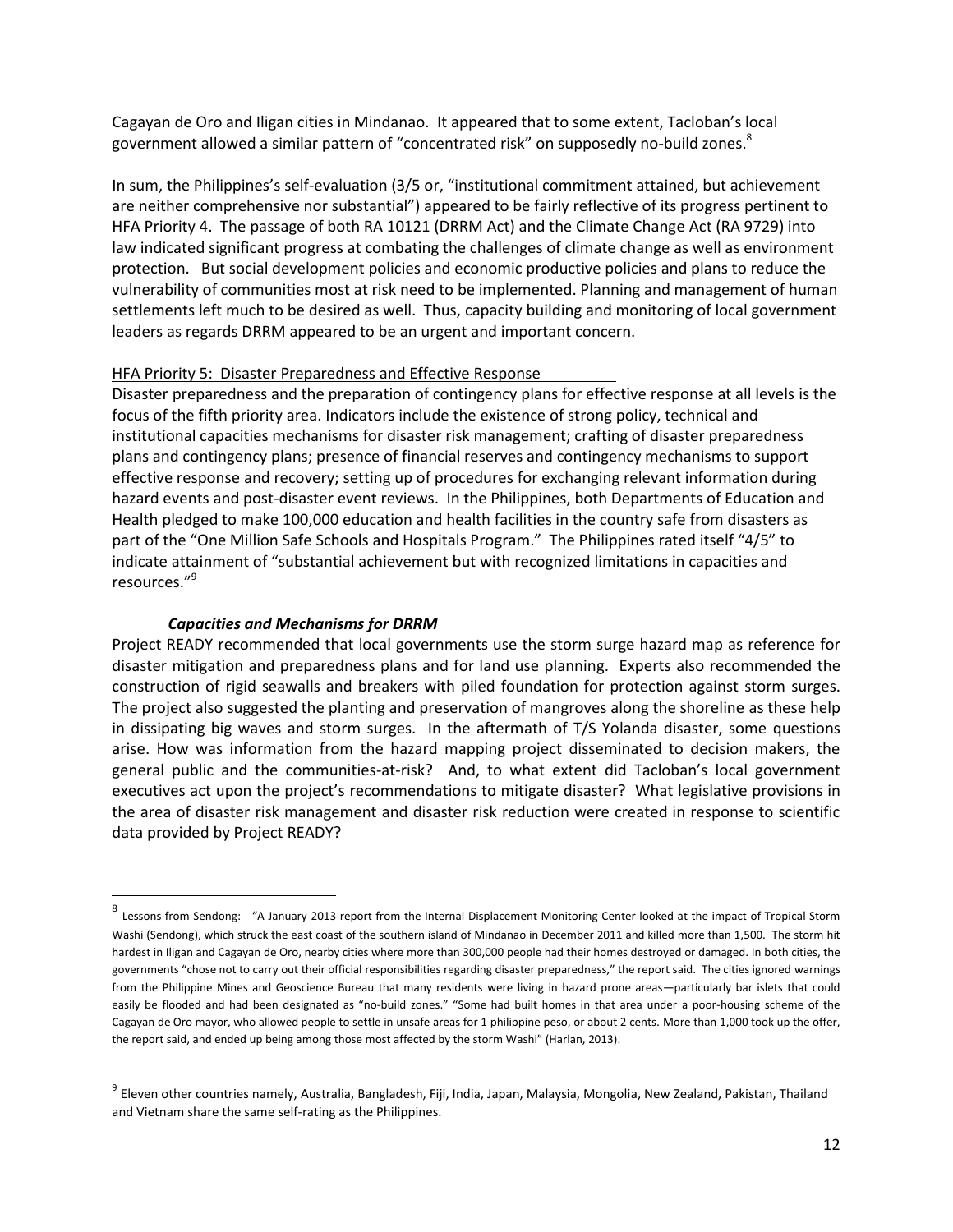### *Planning*

This phase pertains to the formulation of disaster management plans, contingency plans, and standard operating procedures (SOPs) to realize the plans. The creation of an Incident Command System (ICS) is integral to the planning phase. And so is the creation of mutual aid arrangements. More research has yet to be done as regards the planning processes undertaken by both the national and local government in preparation for T/S Yolanda. But a November 13, 2013 editorial from Philippine Inquirer strongly expressed disappointment over the absence of a clearly identified commander-in-chief in charge of coordinating the rescue and relief operations (Philippine Daily Inquirer Editorial, 2013). The article alluded to the lack of organization and coordination of resources and efforts which one would expect of a fully functional ICS. It could even be indicative of the absence of disaster preparedness plans, contingency plans, and basic protocols in the event of disasters "from deploying immediate search and rescue operations, to overcoming communication and transportation jams, to properly locating evacuation shelters" (La Vina & Berse, 2013). And research has yet to show if Tacloban had conducted training drills and evacuation rehearsals at all to test and develop its disaster response programs.

### *Resources*

Resources pertain to life-saving means, the five "M's", that need to be ready in anticipation of any hazard event. These are: manpower, materials, methods, machines and money. There was news gathered about the national government's efforts to prepare resources in anticipation of T/S Yolanda. There were news articles too about Governor Salceda's pre-emptive measures. But nothing was found about Tacloban's preparation of resources prior to T/S Yolanda's landfall.

Albay Governor Joey Salceda had manpower and food ready before T/S Yolanda struck. In an interview by ANC, he said that three days before the storm happened, he already had 37 trucks under his command from the army. He added that even when the storm was still outside the country, he requested 15,000 bags of rice from the DSWD as a pre-emptive evacuation measure (ANC, 2013).

In anticipation of T/S Yolanda's landfall, the Department of Social Welfare and Development (DSWD) prepositioned 4,800 family food packs with at least 700 packs each for the six provinces of the region. The Philippine Air Force (PAF) had 36 aircrafts on standby to transport goods in areas that would be difficult to access. The  $8<sup>th</sup>$  Infantry Division deployed 1,021 troops to flood and landslide prone areas. The Philippine National Police (PNP) in Eastern Visayas prepositioned its more than 700 search and rescue trained personnel in various provinces of the region (PNA, 2013).

# *Post-Event Activities*

Post-event activities correspond to efforts pertinent to either "response" or "rehabilitation." Response included early warning; the "golden hour" principle; the incident command system and the use of cluster approach. On the other hand, the rehabilitation phase referred to both the short-term (recovery) and long-term (rebuilding) efforts.

# *Quick Response*

This phase pertain to actions undertaken immediately following an emergency. Such measures are directed towards saving life, protecting property, and dealing with the immediate damage caused by the disaster. For example, early warnings were issued before T/S Yolanda made landfall. But, as previously discussed, clarity and understandability of the warning message were serious concerns. The span or scope of reach of the warnings issued was another concern particularly for communities in remote areas. When electric power lines and telecommunications were destroyed, information sharing and the mobilization of quick response became even more difficult, if not altogether impossible.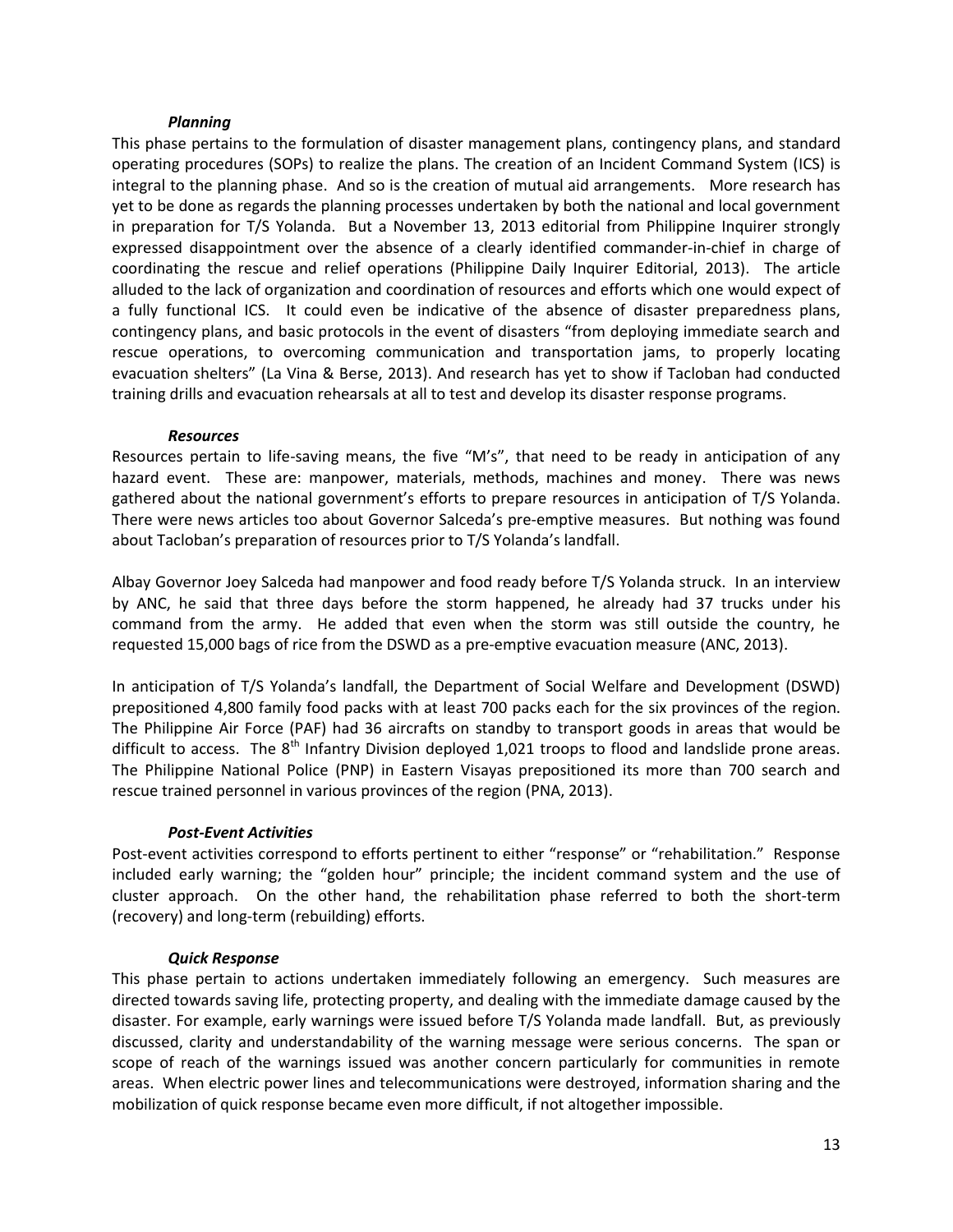### *Golden Hour*

Tacloban significantly lost the "golden hour" or "first 100 hours" opportunity. As a consequence of the absence of electric power, telecommunications, proper and sufficient evacuation centers, and a ground commander in charge of an Incident Command System, the city lost its golden opportunity when readily life-threatening injuries could have been reversed and more lives could have been saved (Page, 2014). When T/S Sendong struck Cagayan de Oro, it was fortunate that Xavier University's Tabang Sendong operations was able to immediately mobilize three emergency trauma teams comprised of medical doctors, nurses, sanitation personnel and trauma counselors less than 12 hours since the incident happened. The trauma team visited different evacuation centers and dressed wounds, dispensed medicines, provided grief counseling and constructed latrines. These interventions proved helpful in saving more lives and limbs and prevented the outbreak of disease particularly in congested evacuation centers.

### *Cluster Approach*

The Cluster Approach on humanitarian response was another guiding principle in line with the UN Humanitarian Reform Agenda. It sought to improve the effectiveness of humanitarian response by ensuring greater predictability, accountability and partnership. The approach was implemented and institutionalized in the Philippine Disaster Management System as contained in the National Disaster Coordinating Council (NDCC) Circular dated May 10, 2007 entitled "Institutionalization of the Cluster Approach in the Philippine Disaster Management System, Designation of Cluster Leads and their Terms of Reference at the National, Regional and Provincial Level." The approach was also institutionalized by the Department of Education through DepEd Order No. 74, s. 2007. Protection, Shelter, Water and Sanitation, Emergency Education, Livelihoods and Early Recovery were some of the clusters operational in Tacloban; UNOCHA monitoring reports indicated that the cluster approach was used extensively in Tacloban (UN OCHA, 2014).

# *Recovery and Rehabilitation*

Four months since T/S Yolanda struck down Tacloban, bodies were still being found and the government's confirmed death toll of 6,201 had not been updated for a month (Flores, 2014). There were also allegations of overpricing and substandard work on bunkhouses (Mundo, 2014). Many people continued to live in their ruined homes which won't stand up to a storm. Permanent housing and restoration of livelihood remained the greatest concerns.

The work of rehabilitating disaster-stricken communities goes beyond supplying relief goods and ensuring the restoration of shelter and basic utilities for affected communities. Money to finance rebuilding is a challenge. The government doesn't have the means necessary for it. "The national government resources are stretched as is," said Lucille Sering, secretary of the Philippine Climate Change Commission, "and even before we could recover from one disaster, here is another one" (Harlan, 2013). The Climate Change Commission secretary pointed out if international aid would not be able to cover for the needs arising from T/S Yolanda then, government would resort to borrowing or would have to cut the budget of its other programs.

Restoring economic activity and development is urgent and important for rebuilding Tacloban. Families need to be empowered so they can once again make a living for themselves and become active participants in their communities' economic growth. On March 5, 2014, President Aquino approved the release of 1.71 Billion pesos to help fishermen who lost their livelihood to super typhoon Yolanda. Budget Secretary Florencio Abad gave a fitting remark on the President's decision, "In the aftermath of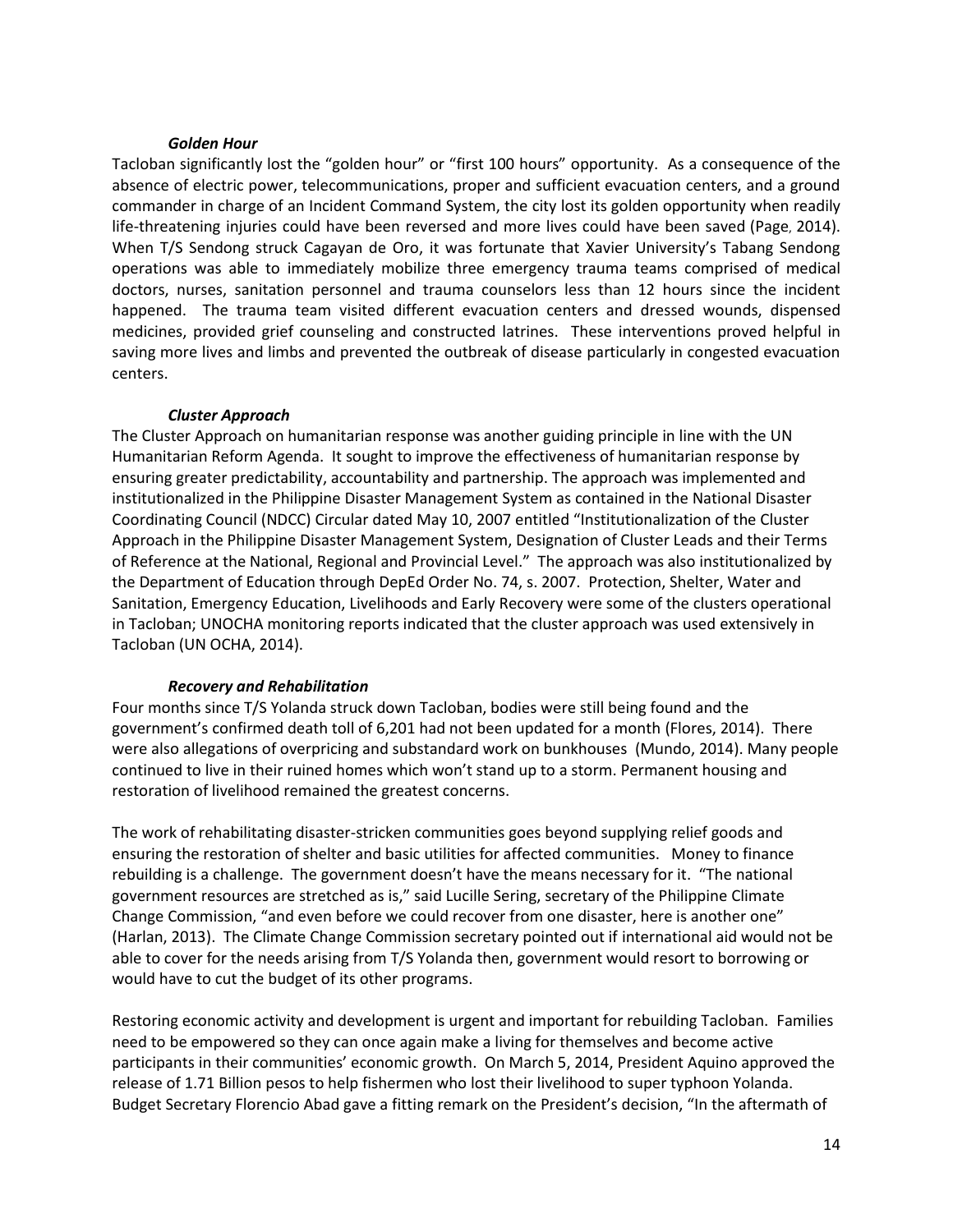every calamity, affected communities need to reckon not just with the devastation of their homes and the loss of lives, but also with the damage to their major sources of income. Part of the administration's reconstruction and rehabilitation efforts for Yolanda survivors is the restoration of their communities' means of livelihood" (Panares, 2014).

In sum, the Philippines's self-evaluation (4/5, or "substantial achievement but with recognized limitations in capacities and resources") did not appear reflective of its progress on HFA Priority 5. The absence or lack of well-crafted disaster preparedness and contingency plans was observed to be a major weakness. The articulation and execution of protocols and SOPs during hazard events and post-disaster event reviews need to be in place as well. The Philippine President's tendency to vacillate between prioritizing disaster preparedness and relief operations sends mixed or confusing signals to stakeholders; furthermore, it affects the presence of financial reserves and contingency mechanisms to avert disasters and support effective response and recovery. Thus, the National Disaster Risk Reduction Management Council has yet to assiduously pursue and fulfill its primary mandate to focus on disaster risk reduction, prevention and preparedness (Section 22 of Republic Act 10121).

# **Xavier University DRRM Program**

Xavier University (XU), an 80 year old educational institution in Cagayan de Oro consistently gave assistance in times of calamities mainly through relief operations. Over the past decade, the university's disaster-related activities evolved into more pro-active approaches. In 2002, the University's Civil Engineering department did a study on fire hazard mapping of a community within the city. Then in 2008, the XU Engineering Resource Center (XU ERC) developed methodologies for disaster risk assessment and mapping of various hazards in Barangay Carmen, Cagayan de Oro City (Xavier University DRRM, 2013).

The XU Disaster Risk Reduction and Management (DRRM) Program, led by the XU DRRM team, was formally institutionalized in 2013 to facilitate the convergence of the expertise of the different academic units of XU. The program was envisioned to capacitate stakeholders in mainstreaming DRRM towards building more resilient communities. The five components of the XU DRRM concerned research, capacity building, capacity building, advocacy, response, and rehabilitation.

Researches pertinent to community based hazard characterization and mapping as well as environmental and health studies had been conducted (Xavier University Disaster Risk Reduction and Management Program, 2013). Capacity building through the training of local government leaders and other stakeholders had been held in cooperation with the XU Regional Center of Expertise on Education for Sustainable Development (RCE-ESD). Faculty and students of XU were also engaged through information campaign about results of research and other knowledge products. Response and rehabilitation initiatives were also done mainly through the organization of networks of organizations for relief operations, distribution of relief goods, the deployment of medical trauma teams and counselors for trauma debriefing and the creation of five-hectare resettlement site for the survivors of T/S Sendong.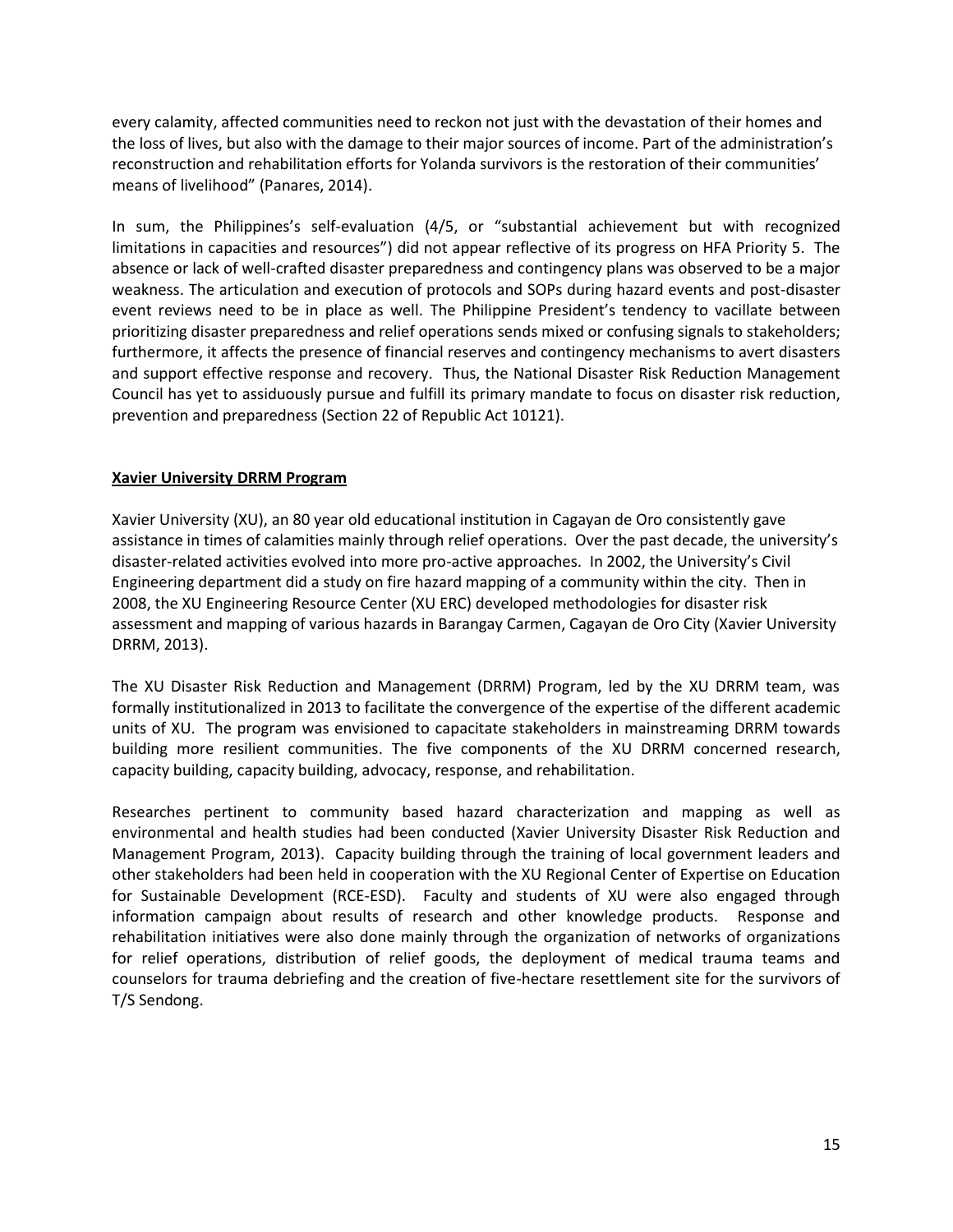## **RECOMMENDATIONS & CONCLUSION**

It is recommended that the XU DRRM team gather the different units of the University to plan for what each unit can contribute to the DRRM efforts of XU. The framework of the discussion can consider the following areas: economic action, environment action, social action, political and legislative action, physical action, and technical action. The following points presented below are being offered for the consideration of Xavier University.

1. **Economic Action**—Much can be learned from the case of Tacloban's coconut farmers and the destruction of their coconut trees. Replacement trees will not bear fruit for another six to eight years. Alternative crops and livelihoods need to have been identified and implements prepared before disaster strikes. Thus, it is recommended that the College of Agriculture research on possible alternative livelihoods particularly for disaster prone areas in Region X. Diversified livelihoods can help build a community's resilience. For example, the viability of raising ducks to replace chicken raising farms may be considered.

Poor farmers and fishermen have little recourse when disaster occurs. Only a fraction of Filipinos has insurance or any claim to property ownership. It is recommended that the School of Business and Management and College of Law look into the possibility of proposing a program for insuring farmers, fishermen, and small scale entrepreneurs through multi-purpose cooperatives to help communities recover more quickly from any disaster.

It would be best for The School of Business and Management to be guided by the findings of the WWF Report, "Business Risk Assessment and the Management of Climate Impacts." Data and strategies to ensure the city's survival and to strengthen its economy are already provided and may just need to be reviewed given most recent developments. Capacity building sessions for Tacloban and Cagayan de Oro (as well as 10 other Philippine cities) can be initially based on the WWF report.

2. **Environment Action**—Strong ecosystems and management of natural resources support livelihoods and provide environmental protection against hazards. The College of Agriculture and the College of Engineering can join forces in determining environmental actions suited to particular localities using their respective GIS technology. Note that Project READY has multi hazard maps available for 27 high risk provinces in the Philippines. Thus, it is not necessary to establish new ways of creating hazard maps. The available technology can be replicated.

Understanding the scientific data on the possible impact of hazards and educating decision makers and stakeholders on the implications of the study are areas where XU can assist. And, should it wish to serve other provinces and municipalities, the XU Colleges of Engineering and Agriculture can coordinate with the DOST so that the process and technology of Project READY may be replicated. Moreover, both colleges can design sustainable solutions such as planting shelter breaks, reforestation, mangrove development, etc. to minimize the impact of typhoon surge and other similar hazards. Crop diversification can also be considered in the effort to address both erosion and sustainable livelihood.

Similarly, the College of Arts and Sciences (CAS) particularly its Biology, Physics, and Socio-Anthropology departments can consider working on environment actions along its engagement with the Macalajar Bay Development. Rain water gauge stations can be increased. More local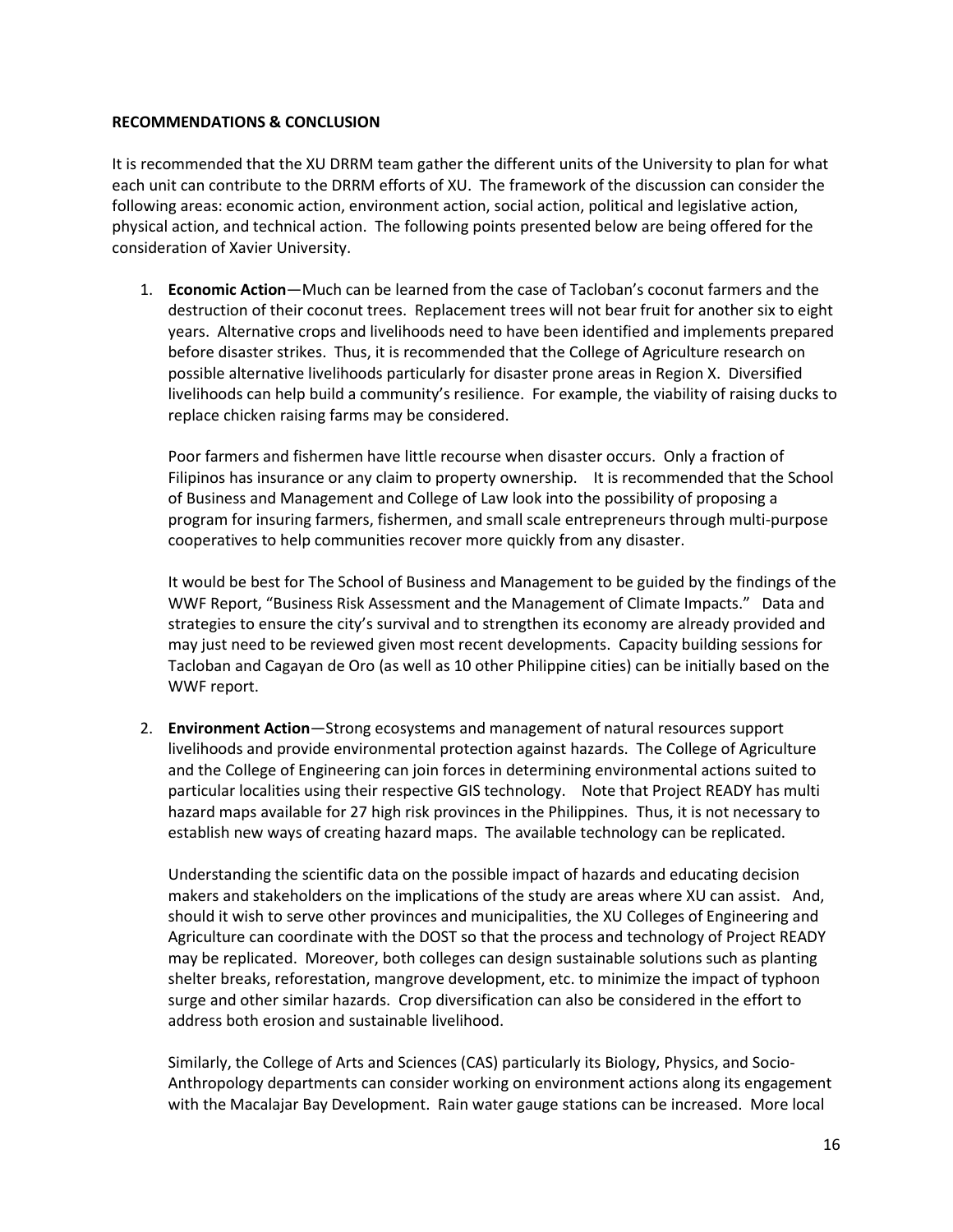communities can get involved in the data collection process and information sharing. Research on local community knowledge pertinent to early warnings (and conservation of ecology) would be helpful too particularly in the effort to come up with a community-based disaster risk reduction and management program.

3. **Social Action**. Building a culture of preparedness and resilience from disaster takes time. Education and advocacy efforts are crucial in transforming culture. Xavier University's School of Education, College of Nursing, College of Medicine, College of Law and Psychology Department (of CAS) and College of Engineering can consider training stakeholders to promote a culture of safety and resilience. Trainings on hazard maps, flood modeling solutions and other tools on hazards and vulnerabilities can be led by the XU College of Engineering.

Trainings on gender perspectives and rights based approach to DRRM can be designed to ensure the protection of the rights of women, children with special abilities, youth, the elderly and persons with disabilities. Social inclusion in the decision making process of choosing alternatives related to the recovery and rehabilitation of communities can be enhanced through such trainings. Particular groups (women, children, PWDs, youth, elderly), communities at high risk areas, and the general public would also need to be educated on DRRM. All of these trainings can work towards building a community-based DRRM and can be designed and facilitated by the XU RCE-ESD.

The succession of disaster events has shown that the quality of response by local government units in the aftermath of typhoons (Cagayan de Oro and Iligian during T/S Sendong in 2011, Cateel during T/S Pablo in 2012, and Tacloban during T/S Yolanda in 2013) suggest the need for capacity development in the area of DRR and climate change especially at the sub-national levels. There appears to be a need to capacitate leaders on the institutional and technical implementation of the laws on DRRM and CCA. Local leaders did not seem to understand nor fully appreciate the hazard maps made available by both Project READY and WWF. For example, in Cagayan de Oro City, the non-implementation of ordinances on land use, housing or settlements, building standards, etc. aggravated the risk of disaster when T/S Sendong struck. Similarly, in Tacloban, the local government did not show competence in carrying out their official responsibilities regarding disaster preparedness in spite of hazard maps and specific recommendations made available beforehand. Thus, local government officials should be given priority for DRRM trainings and capacity building efforts. The Graduate School's Governance and Leadership Institute in cooperation with other units like the School of Education and XU ERC can provide such trainings and workshops on DRRM.

Volunteer groups can be harnessed within the school set-up itself. Student volunteers can become trainers for capacitating vulnerable groups such as children and women. And within XU itself, the creation of an XU Incident Command System, led by the Chief of Campus Security, can become the venue for training leaders (both students and University personnel) on the conduct of evacuation drills and other activities related to disaster response. The XU-ICS can be the venue for establishing and codifying protocols and practices pertinent to evacuation, relief, and rescue operations to promote a culture of preparedness within the University itself; these then can be replicated or adapted in other similar settings such as public schools, day care centers, etc.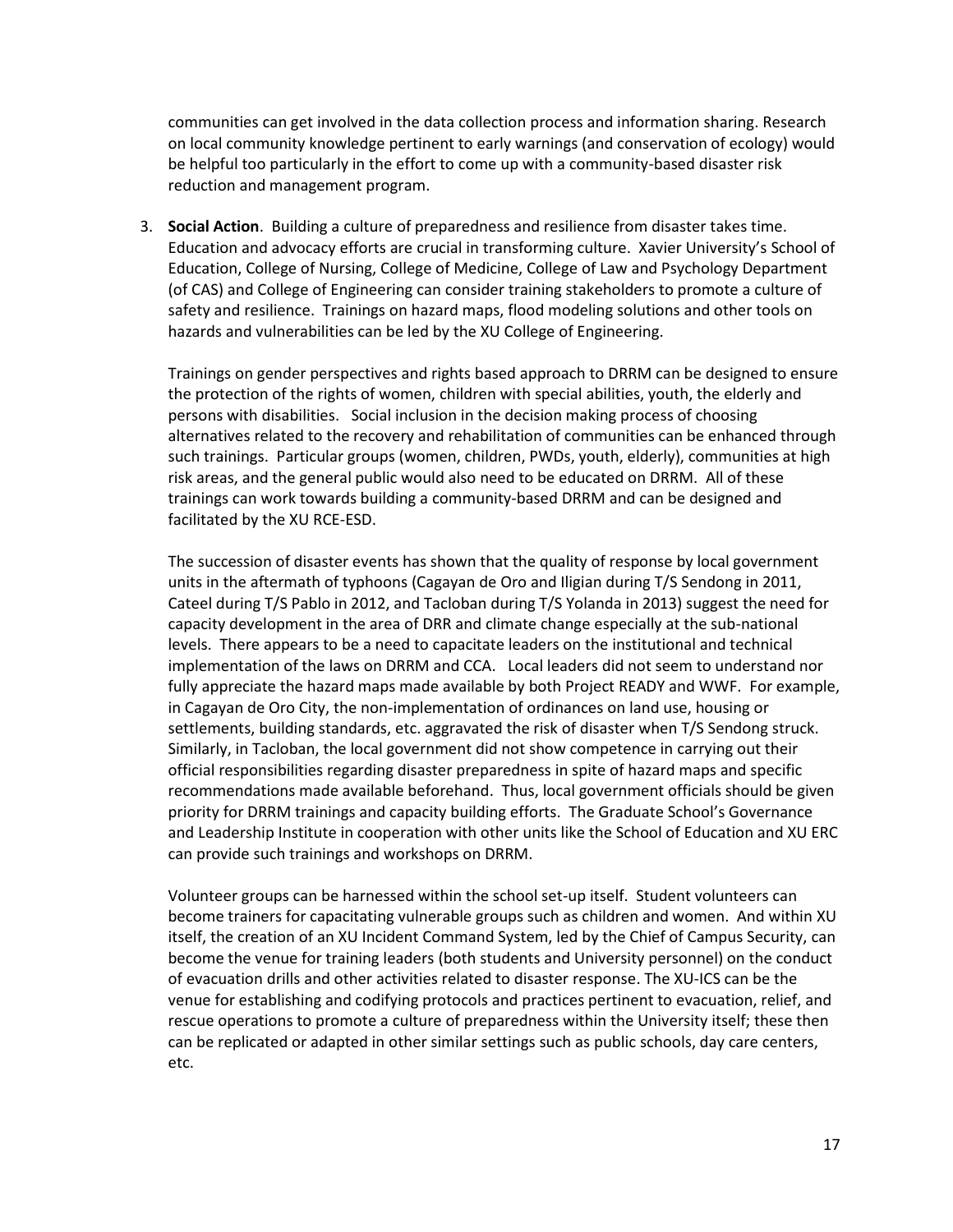Other volunteer groups within the student body can be fostered through linkage with civic organizations such as Fire Fighting teams; Flood Fighting teams; Rescue teams (earthquake, flood and fire). NSTP, ROTC, KKP and other existing student groups can be trained to help in providing safety nets for vulnerable groups like providing evacuation support during disaster. These student volunteers, guided by the Department of Development Communications, can be also tasked to take the lead in holding Disaster Reduction and Volunteer Week celebrations and in creating materials to create city-wide awareness on DRRM.

As in the case during the aftermath of T/S Sendong, a XU trauma team comprised of doctors, nurses, and guidance counselors (for critical incident stress debriefing) can be organized and institutionalized as quick responders during any hazard event. Such school-based trauma team can complement the Red Cross volunteers of the school. Student volunteers (particularly from the Colleges of Nursing and Medicine) can be trained as paramedics. Even campus ministers can form part of the team since prayer and faith in God were found to be effective ways of debriefing amidst (the Sendong) disaster.

- 4. **Political and legislative Action.** The College of Law and the Graduate School's Governance and Leadership Institute can help lobby for political and legislative action on DRRM. Poverty and inequality were underlying causes of vulnerability for most of those displaced by Yolanda. The poor created cramped settlements which further increased the risk in no-build zones. In Cagayan de Oro, enforcement of laws that prevent building structures on no-build zones and strict compliance with building codes would have helped reduce the devastation brought about by T/S Sendong. Thus, above-mentioned XU units can lead the advocacy for enforcement of DRRM and CCA laws and compliance with controls such as building codes and land use, etc. The College of Law can also help craft and lobby for a fair and reasonable process to help victims claim their rights after their documents such as land titles have been lost due to a hazard.
- 5. **Physical Action.** T/S Yolanda and other similar disasters taught us that the inadequacy of infrastructure and transport are obstacles to inclusive economic growth and a hindrance to disaster relief efforts. Xavier University College of Engineering can help in proposing design structures to mitigate risks such as flood controls, safer buildings and other infrastructures. Building stronger and safer structures using local materials can be its key advocacy. Building practices which reduce the risk of buildings falling down in the event of an earthquake can be a research agenda for its faculty and students. It may also consider designing water harvesting, waste water treatment (recycling), and portable water filtration systems to address the scarcity of clean or potable water after pipelines get damaged due to a hazard event. Devices for charging cellphones and flashlights can also be an area of innovation and research. Even the College of Medicine's current model of the eco-san toilet can be further developed to suit particular local contexts.

Given their GIS technology, both Colleges of Engineering and Agriculture can help local government identify possible relocation sites of the city. Moreover, architectural and engineering designs of both semi-permanent homes and permanent homes used in Ecoville can be improved on and shared to the local government. The public sharing of Ecoville's data on its bill of materials, specifications, construction costs, suppliers, etc. may also be helpful in hastening the recovery phase of any disaster-struck community and in curbing corrupt practices especially during emergencies.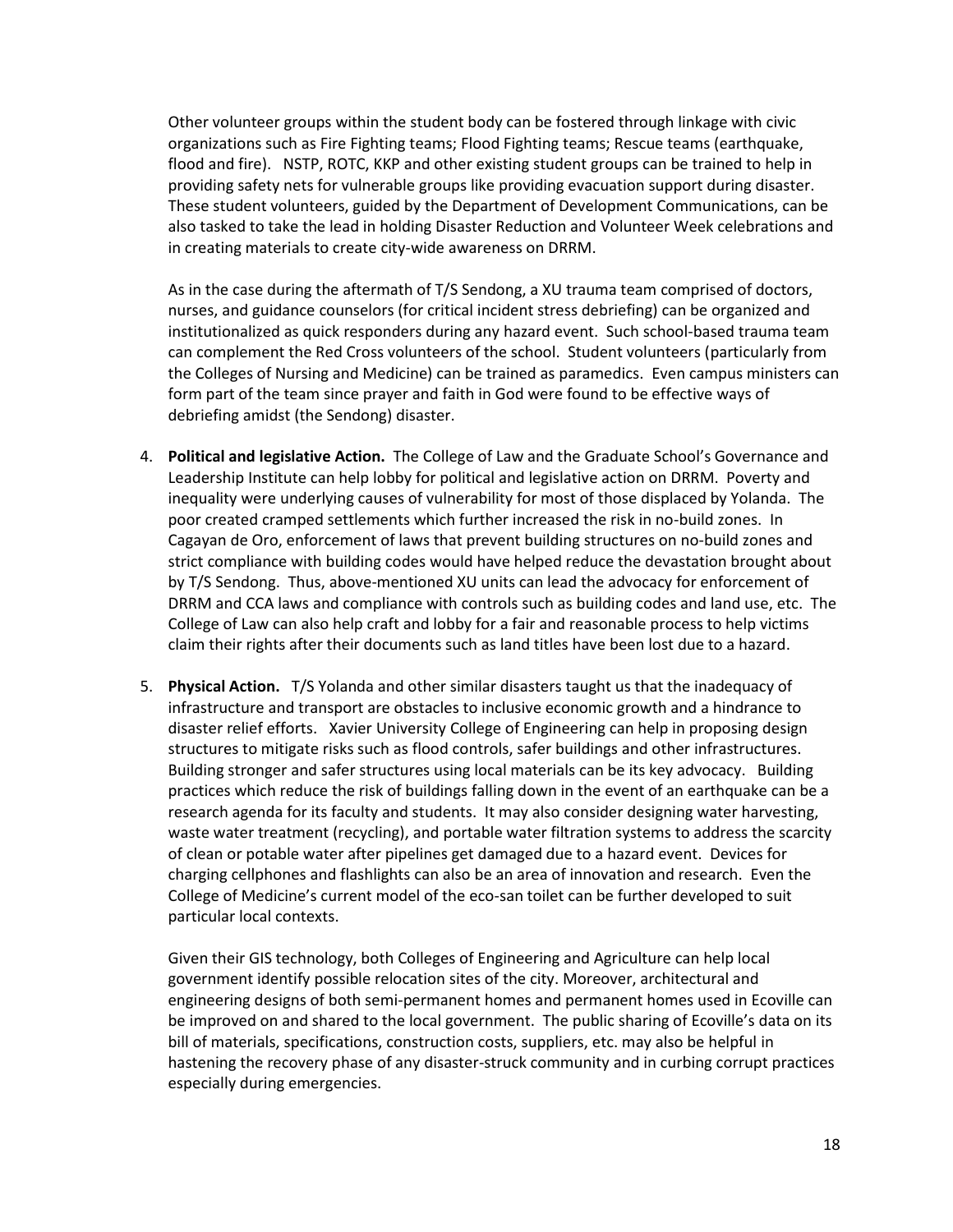6. **Technical Action**. Early warning systems play an important role in disaster risk reduction by allowing people additional time to move to higher ground in the event of a tsunami or flood and/or move away from unsafe structures in the event of an earthquake. The College of Engineering (Electrical and Electronics) together with the College of Computer Studies can collaborate in designing early warning systems to save lives. Effective warning systems that consider the local knowledge of people in remote barrios with no internet connectivity and possibly no electrification would have to be designed.

Food preservation and hygiene are issues confronted during emergencies. The College of Agriculture Food Technology department can research on food products (food that do not spoil easily and which can be prepared more readily) that are best suited during emergencies. The College of Medicine can continue to provide measures to promote sanitation (eco-san pit latrines) and hygiene (hand washing kits) particularly during emergency situations.

Accountability and transparency are important concerns during crisis. Donors want to be assured their donations are properly channeled. Beneficiaries want to be assured that equitable distribution happens. The School of Business and Management and the College of Computer Studies can design inventory systems that would ensure transparency, accountability, and easy tracking of goods and services donated and delivered.

Conventional wisdom teaches that "an ounce of prevention is worth a pound of cure." A natural hazard such as a typhoon need not lead to a disaster where countless lives are lost and important facilities are altogether destroyed. The impact of a hazard ought to be anticipated and managed. To reduce the risk of a disaster, one takes measures way ahead in advance of a hazard. Preparedness is the key.

The recommended actions would hopefully help in the ongoing shift of emphasis from disaster response to one of creating a culture of preparedness and disaster resilience. It is particularly in the HFA's third priority area—the development of disaster information management systems, research, innovation, and education to build a culture of safety and resilience at all levels—where an academic institution such as Xavier University can contribute much towards the operationalization of the DRRM law which the national and local government units are primarily mandated to lead.

# **Bibliography**

*City Population Office*. (2013). Retrieved 2013, from www.tacloban.gov.ph: www.tacloban.gov.ph

*Gazmin tells Eastern Visayas LGUs, response agencies to do 'final check' on preparations for 'Yolanda'* . (2013, November 8). Retrieved 2013, from The Manila Times: http://manilatimes.net/gazmintell-eastern-visayas-lgus-response-agencies-to-do-final-check-on-preparations-foryolanda/51313

*National Disaster Risk Reduction and Management Council*. (2013, November 10). Retrieved 2013, from NDRRMC Proactive:

http://www.ndrrmc.gov.ph/attachments/article/1125/NDRRMC%20Update%20SitRep%20no.% 2010%20re%20Effects%20of%20TY%20Yolanda,%2010%20Nov%202013,%206AM.pdf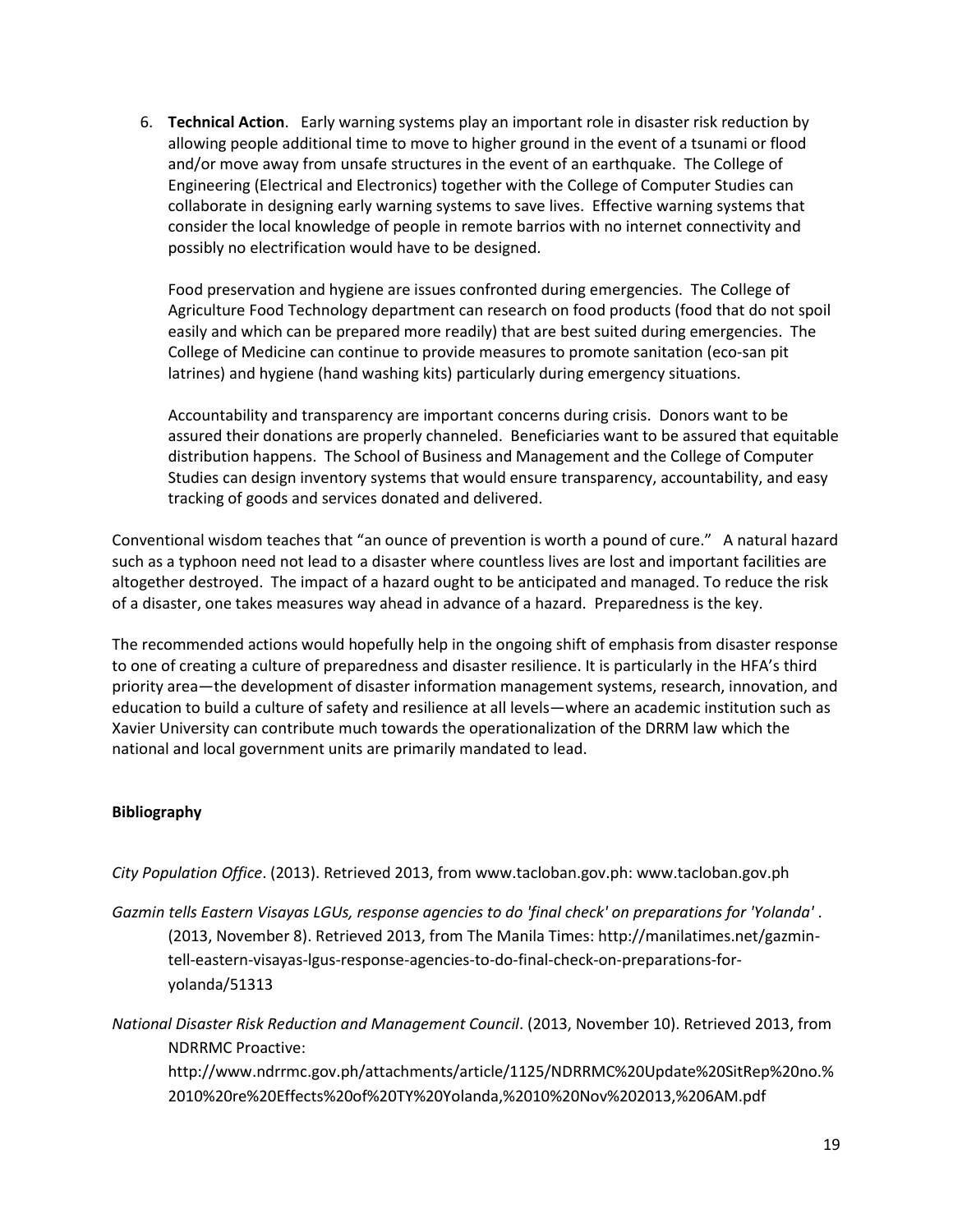- *Wikipedia*. (2013). Retrieved 2013, from Wikipedia: http://en.wikipedia.org/wiki/2013\_Bohol\_earthquake
- ANC. (2013, November 19). *Salceda: Look into other ways of preparing for disasters*. Retrieved 2013, from YAHOO! Philippines News: http://anc.yahoo.com/news/salceda--look-into-other-ways-ofpreparing-for-disasters-023809465.html
- Beck, D. W., Shepard, D. C., Birkmann, P., Rhyner, D., Welle, D., Witting, M., et al. (2012, October). *WorldRiskReport 2012.* Retrieved 2013, from WorldRiskReport 2012: http://ehs.unu.edu/file/get/10487.pdf
- Dacanay, B. (2013, December 18). *Philippines needs \$8.59 billion to rebuild after Typhoon Haiyan*. Retrieved 2013, from Gulfnews.com: http://gulfnews.com/news/world/philippines/philippinesneeds-8-59-billion-to-rebuild-after-typhoon-haiyan-1.1268444
- Esmaquel II, P. (2013, November 20). *Haiyan crisis: No ground commander*. Retrieved 2013, from Rappler.com: http://www.rappler.com/move-ph/issues/disasters/typhoon-yolanda/44165 haiyan-yolanda-ground-commander-roxas
- Flores, A. M. (2014, February 28). *UN Aid Official Shocked at Finding More Bodies*. Retrieved March 5, 2014, from MST.ph: http://www.mst.ph
- Flores, H. (2013, November 22). *Leyte was warned two years ago.* Retrieved November 2013, from The Philippine Star: http://www.philstar.com/headlines/2013/11/22/1259471/leyte-was-warnedtwo-years-ago
- Frances-Presse, A. (2013, December 15). *Yolanda death toll rising by 8 daily*. Retrieved 2013, from Rappler.com: http://www.rappler.com/move-ph/issues/disasters/typhoon-yolanda/45968 haiyan-death-toll-rising-by-8-daily
- Gutierrez, N. (2013, December 20). *Rappler.com NATION*. Retrieved December 21, 2013, from Rappler.com: hhtp://www.rappler.com
- Harlan, C. (2013, November 17). *In the Philippines, natural disasters are common; ways to reduce their impact aren't*. Retrieved 2013, from The Washington Post: http://www.washingtonpost.com/world/asia\_pacific/in-the-philippines-natural-disasters-arecommon-ways-to-reduce-impact-arent/2013/11/16/c0d77e24-4ecd-11e3-97f6 ed8e3053083b\_story.html
- La Vina, T., & Berse, K. (2013, December 7). *Rappler.com Thought Leaders "One month after Yolanda: What we need to do"*. Retrieved December 7, 2013, from Rappler.com: http://www.rappler.com
- Mundo, F. d. (2014, January 6). *"Yolanda" bunkhouses overpriced*. Retrieved January 6, 2014, from Inqurer.net: http://newsinfo.inquirer.net/558299/yolanda-bunkhouses-overpriced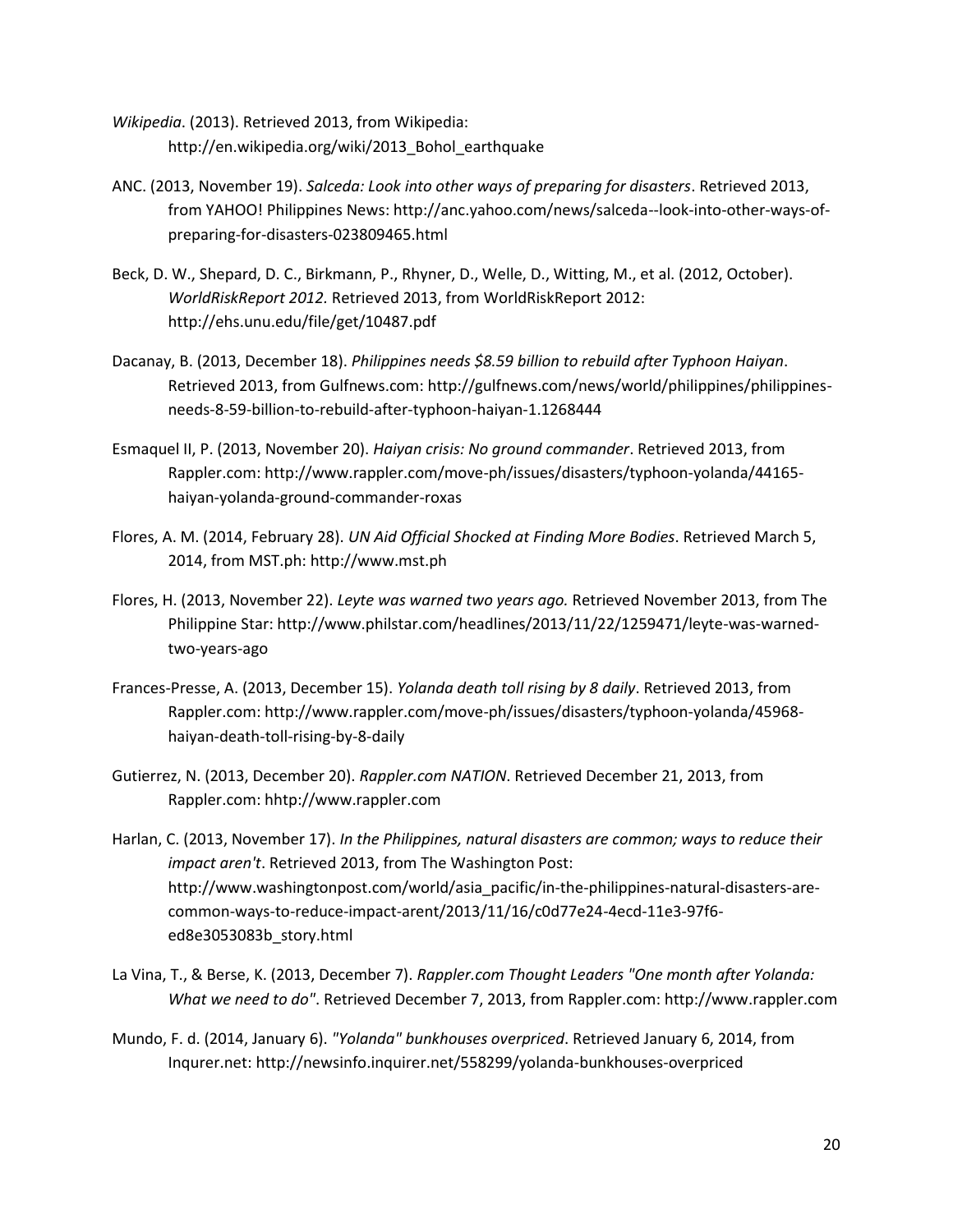- Page, D. (2014, January 14). *part 1 of 4: HAIYAN DIARY*. Retrieved 2014, from takepart: http://www.takepart.com/feature/2014/01/09/philippines-typhoon-haiyan-medical-reliefdiary-part-1
- Panares, J. P. (2014, March 6). *Manila Standard Today*. Retrieved March 6, 2014, from MST.ph: http://manilastandardtoday.com
- Paula Hancocks,Anna Corren,Andrew Stevens,Ivan Watson, CNN. (2013, November 12). Scenes of devastation and some relief after Typhoon Haiyan.
- Philippine Daily Inquirer Editorial. (2013, November 13). *Get Organized.* Retrieved November 13, 2013, from Inquirer.net: http://opinion.inquirer.net/65353/get-organized
- Pitman, T. (2013, November 14). *Agony flows from unwatched threat: A wall of water*. Retrieved 2013, from Associated Press: http://bigstory.ap.org/article/agony-flows-unwatched-threat-wall-water
- PNA. (2013, November 8). *Gazmin tells Eastern Visayas LGUs, response agencies to do 'final check' on preparations for 'Yolanda'*. Retrieved November 8, 2013, from Manilatimes.net: http://manilatimes.net/gazmin-tells-eastern-visayas-lgus-response-agencies-to-do-final-checkon-preparations-for-yolanda/51313/
- Ranada, P. (2013, November 14). *What made Tacloban so vulnerable to Haiyan?* Retrieved November 2013, from Rappler.com.
- Randa, P. (2013, November 14). *What made Tacloban so vulnerable to Haiyan?* Retrieved November 2013, from Rappler.com: http://www.rappler.com/move-ph/issues/disasters/typhoonyolanda/43712-tacloban-assessment
- Sabillo, K. (2013, November 7). *Aquino: PH ready to face supertyphoon 'Yolanda'*. Retrieved 2013, from Inquirer: http://newsinfo.inquirer.net/522661/aquino-ph-ready-to-face-supertyphoon-yolanda
- Umbao, E. (2013, November 18). *San Francisco, Camotes Island Role Model by UN After Typhoon Yolanda*. Retrieved 2013, from Philippine News: http://philnews.ph/2013/11/18/san-francisocamotes-island-role-model-by-un-after-typhoon-yolanda/
- UN OCHA. (2014, January). *Philippines Periodic Monitoring Report November 2013 to January 2014.* Retrieved March 4, 2014, from UN OCHA: https://philippines.humanitarianresponse.info
- United Nations International Strategy for Disaster Reduction. (2011). *HFA Progress in Asia-Pacific.* Geneva: UNISDR.
- UNOCHA. (2013, December 13). *Philippines: Typhoon Haiyan Situation Report No. 23*. Retrieved December 2013, from Reliefweb: http://reliefweb.int/report/philippines/philippines-typhoonhaiyan-situation-report-no-23-13-december-2013